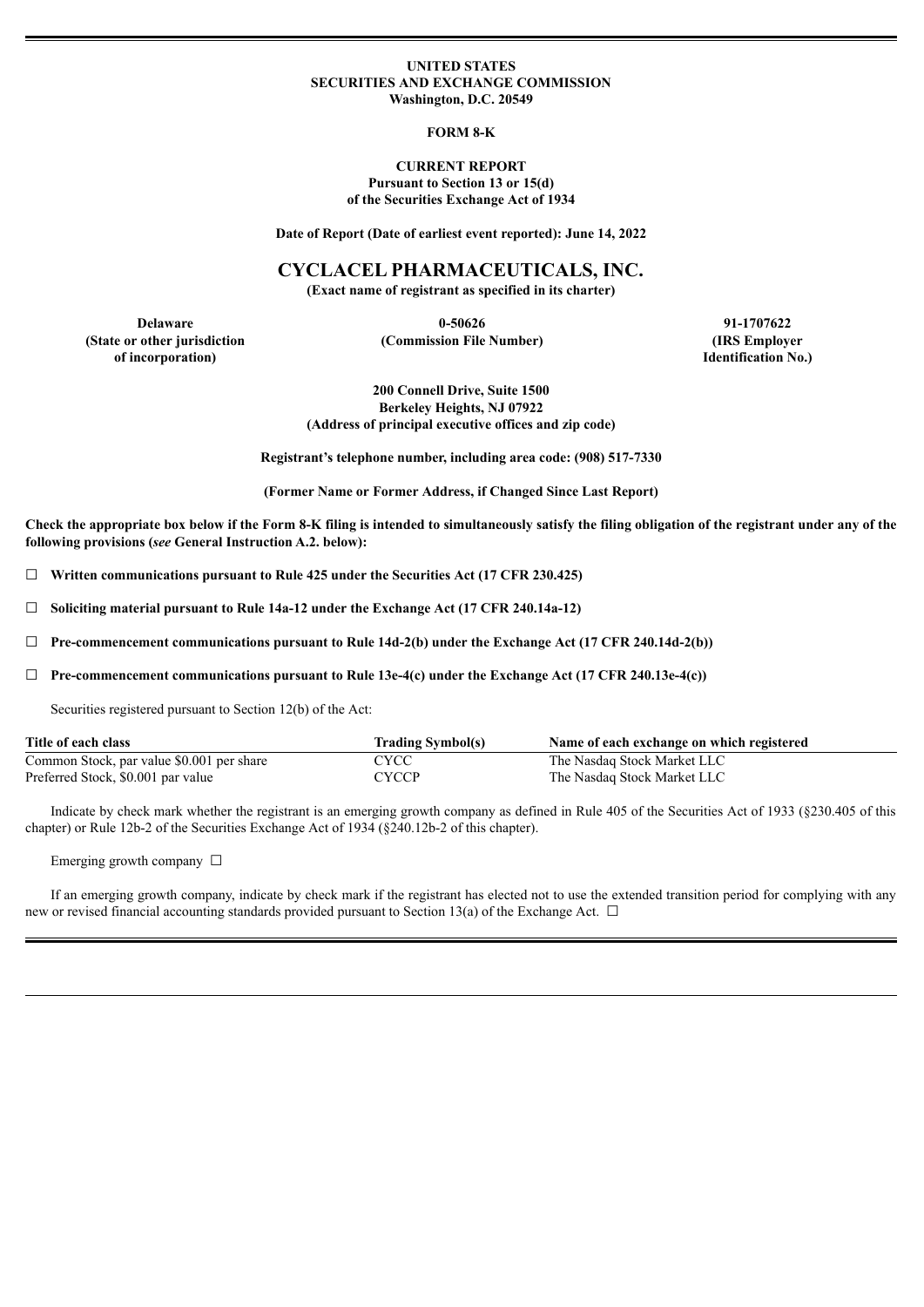### Item 5.02. Departure of Directors or Certain Officers: Election of Directors: Appointment of Certain Officers: Compensatory Arrangements of **Certain Officers.**

**(e)** The 2022 Annual Meeting of Stockholders (the "**Annual Meeting**") of Cyclacel Pharmaceuticals, Inc. (the "**Company**") was held in a virtual format on June 14, 2022 at 10:00 AM EDT. At the Annual Meeting, the stockholders approved an amendment to the Cyclacel Pharmaceuticals, Inc. 2018 Equity Incentive Plan (the "**Amended and Restated Plan**"), reserving an additional 500,000 shares of common stock for further issuance under such plan. The Company's Board of Directors approved the Amended and Restated Plan on April 25, 2022, subject to stockholder approval.

A summary of the principal features of the Amended and Restated Plan can be found in the Company's proxy statement under the heading "Proposal 3 – Amendment to 2018 Equity Incentive Plan to Increase the Number of Shares of Common Stock Available for the Grant of Awards by 500,000 Shares." The summary of the Amended and Restated Plan contained in the 2022 Proxy Statement is qualified in its entirety by the full text of the Amended and Restated Plan filed as Exhibit 10.1 to this Current Report on Form 8-K.

#### **Item 5.07 Submission of Matters to a Vote of Security Holders.**

The actions set forth below were taken at the Annual Meeting.

### *Proposals Submitted to Holders of Common Stock*

The following proposals were submitted to the holders of the Company's shares of common stock and voted upon at the Annual Meeting: (i) the re-election of two Class 1 directors to the Company's board of directors, (ii) the ratification of the selection of RSM US LLP as the Company's independent registered public accounting firm for the year ending December 31, 2022, (iii) the approval of an amendment to the Company's 2018 Equity Incentive Plan, and (iv) the approval, on an advisory basis, of the executive compensation of the Company's named executive officers, as disclosed in the Company's proxy statement.

(i) Votes of the common stockholders regarding the election of the Class 1 director nominees were as follows:

|                      |                  | <b>Votes</b> | <b>Broker</b>    |
|----------------------|------------------|--------------|------------------|
|                      | <b>Votes For</b> | Withheld     | <b>Non-Votes</b> |
| Dr. Samuel L. Barker | 2,604,913        | 266.432      | 3,560,063        |
| Karin L. Walker      | 2,639,846        | 231,499      | 3,560,063        |

Based on the votes set forth above, Dr. Samuel L. Barker and Karin L. Walker were duly re-elected as Class 1 directors of the Company to serve until the 2025 annual meeting of stockholders or until their respective successors are elected and qualified or until their earlier resignation or removal.

(ii) Votes of the common stockholders regarding the ratification of RSM US LLP as the Company's independent registered public accounting firm for the year ending December 31, 2022 were as follows:

| <b>Votes</b>     |         |             | <b>Broker</b>    |
|------------------|---------|-------------|------------------|
| <b>Votes For</b> | Against | Abstentions | <b>Non-Votes</b> |
| 5,909,971        | 408,936 | 112,501     |                  |

Based on the votes set forth above, the selection of RSM US LLP as the Company's independent registered public accounting firm for the year ending December 31, 2022 was ratified.

(iii) Votes of the common stockholders regarding the approval of an amendment to the Company's 2018 Equity Incentive Plan were as follows:

|                  | <b>Votes</b> |             | Broker           |
|------------------|--------------|-------------|------------------|
| <b>Votes For</b> | Against      | Abstentions | <b>Non-Votes</b> |
| 2,365,534        | 403,836      | 101,975     | 3,560,063        |
|                  |              |             |                  |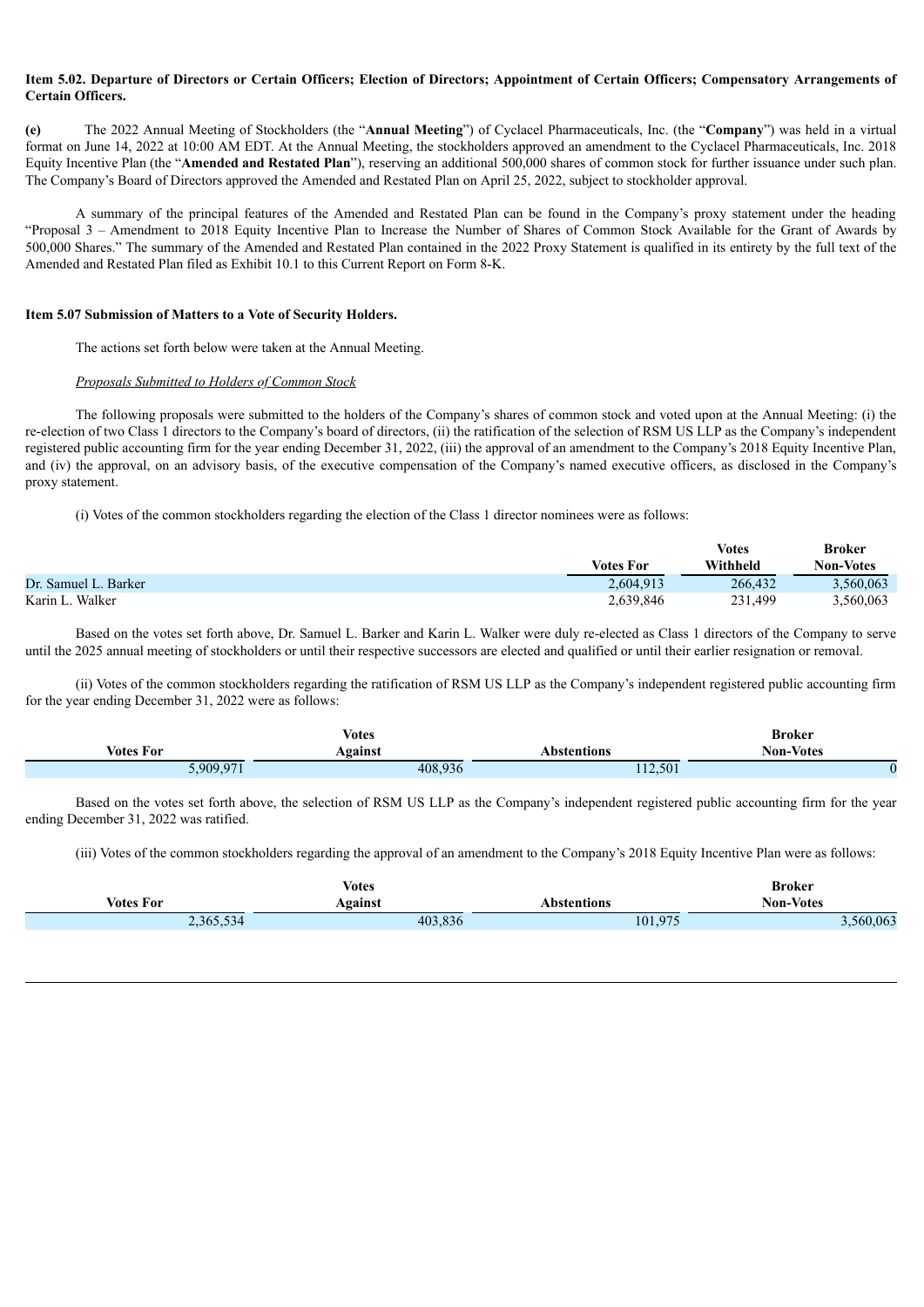Based on the votes set forth above, the proposal to approve an amendment to the Company's 2018 Equity Incentive Plan was approved.

(iv) Votes of the common stockholders, on an advisory basis, regarding the executive compensation of the Company's named executive officers, as disclosed in the Company's proxy statement, were as follows:

| <b>Votes</b>     |                                |             | <b>Broker</b>    |
|------------------|--------------------------------|-------------|------------------|
| <b>Votes For</b> | Against                        | ⊾bstentions | <b>Non-Votes</b> |
| 207<br>2,456,357 | $\sqrt{1-\epsilon}$<br>394,675 | 20,313      | .560.063         |

Based on the votes set forth above, the proposal to approve the executive compensation of the Company's named executive officers, as disclosed in the Company's proxy statement, was approved on an advisory basis.

#### *Proposals Submitted to Holders of Preferred Stock*

The election of Dr. Kenneth M. Ferguson as a Class 1 director to the Company's board of directors was submitted to the holders of the Company's shares of 6% Convertible Exchangeable Preferred Stock (the "**Preferred Stock**") and voted upon at the Annual Meeting. Votes of the preferred stockholders regarding the election of Dr. Kenneth M. Ferguson as a Class 1 director were as follows:

|                         | Votes            |                | Broker       |                  |
|-------------------------|------------------|----------------|--------------|------------------|
|                         | <b>Votes For</b> | <b>\gainst</b> | Abstentions  | <b>Non-Votes</b> |
| Dr. Kenneth M. Ferguson | 226,160          | 3.310          | <b>5.966</b> |                  |

Based on the votes set forth above, Dr. Kenneth M. Ferguson was duly elected as a Class 1 director of the Company to serve until the 2025 annual meeting of stockholders or until his respective successor is elected and qualified or until his earlier resignation or removal.

#### **Item 8.01 Other Events.**

On June 14, 2022, the board of directors of the Company declared a quarterly cash dividend in the amount of \$0.15 per share on the Company's Preferred Stock. The cash dividend will be payable on August 1, 2022 to the holders of record of the Preferred Stock as of the close of business on July 15, 2022.

The Board considered numerous factors in determining whether to declare the quarterly dividend, including the requisite financial analysis and determination of a surplus. While the Board will analyze the advisability of the declaration of dividends in future quarters, there is no assurance that future quarterly dividends will be declared.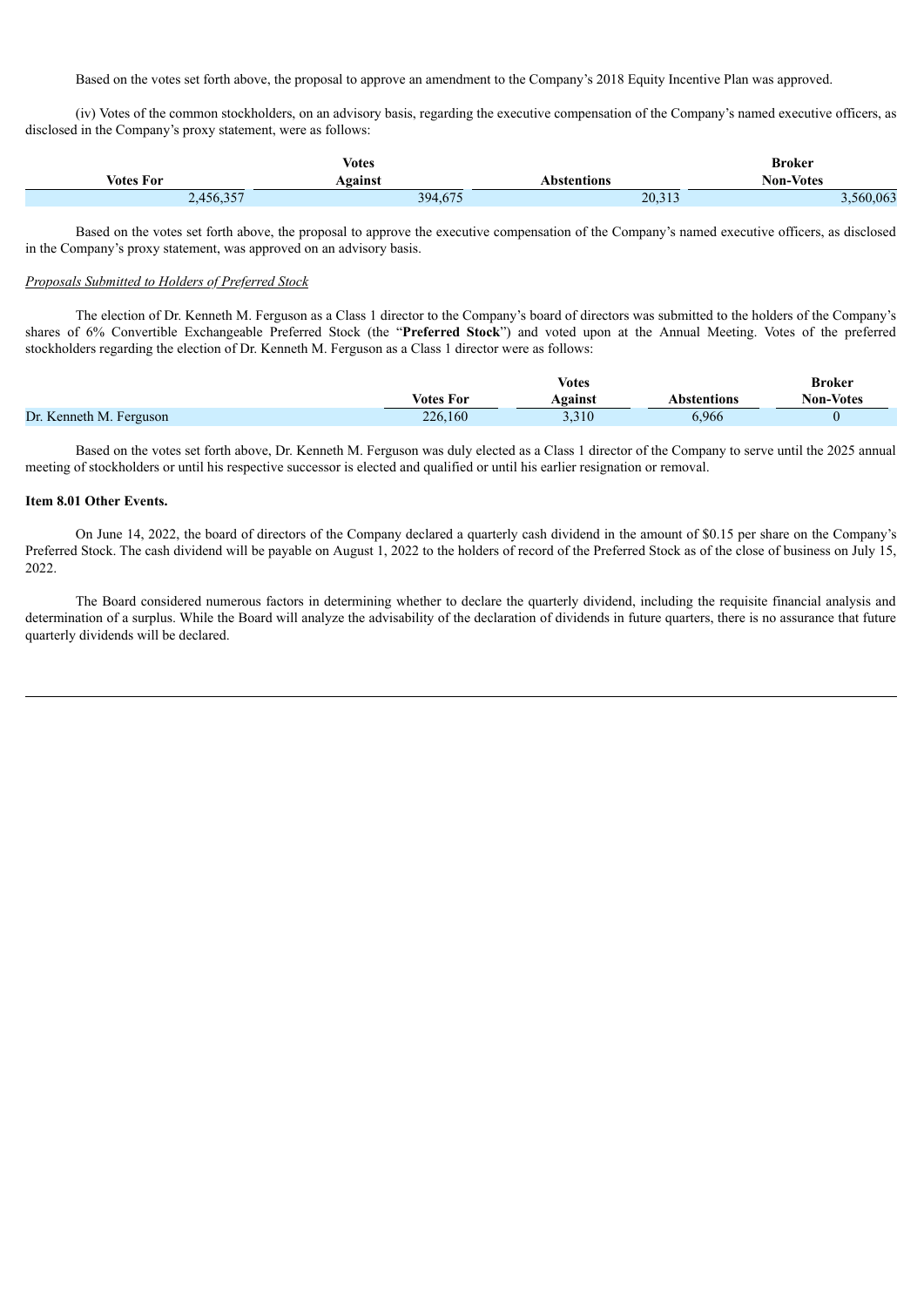# **Item 9.01. Financial Statements and Exhibits.**

| (d) | Exhibits    |                                                                                |
|-----|-------------|--------------------------------------------------------------------------------|
|     | Exhibit No. | <b>Description</b>                                                             |
|     | 10.1        | Cyclacel Pharmaceuticals, Inc. Amended and Restated 2018 Equity Incentive Plan |
|     | 104         | Cover Page Interactive Data File (embedded with the Inline XBRL document).     |
|     |             |                                                                                |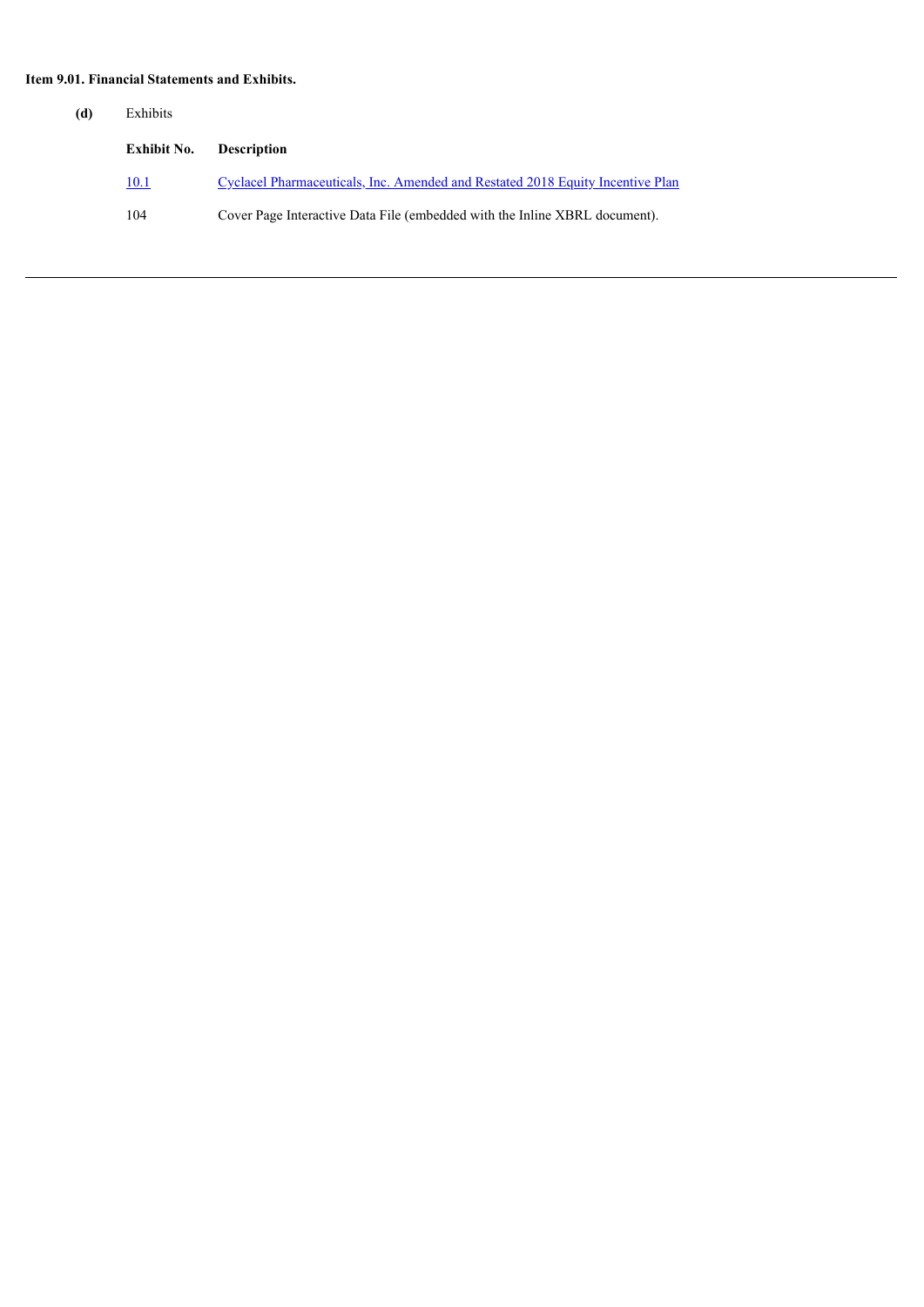### **SIGNATURES**

Pursuant to the requirements of the Securities Exchange Act of 1934, the Registrant has duly caused this report to be signed on its behalf by the undersigned thereunto duly authorized.

# **CYCLACEL PHARMACEUTICALS, INC.**

By: /s/ Paul McBarron

Name: Paul McBarron

Title: Executive Vice President-Finance, Chief Financial Officer and Chief Operating Officer

Date: June 16, 2022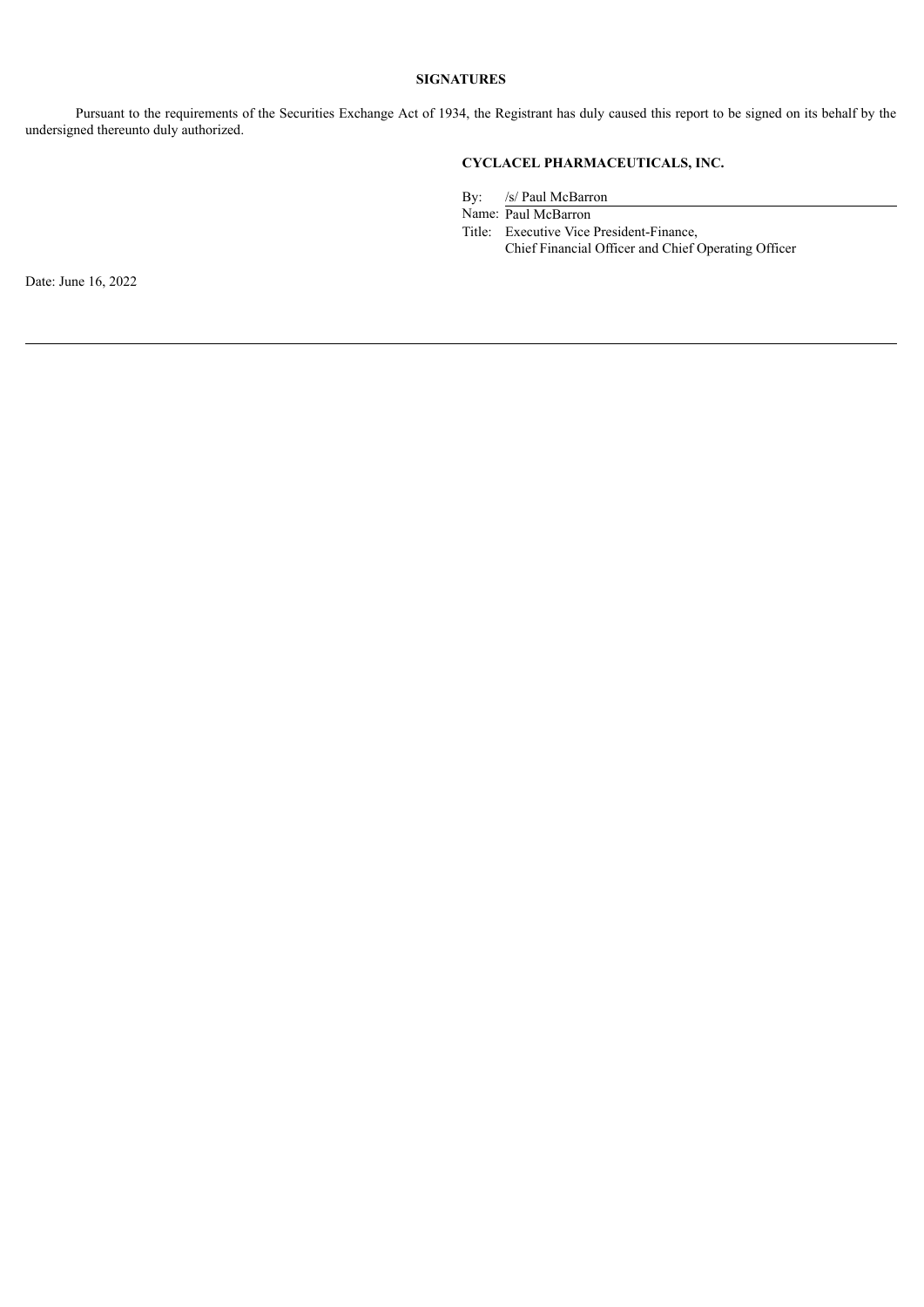#### **2018 EQUITY INCENTIVE PLAN, AS AMENDED**

#### **Effective June 14, 2022**

#### <span id="page-5-0"></span>**1. DEFINITIONS.**

Unless otherwise specified or unless the context otherwise requires, the following terms, as used in this Cyclacel Pharmaceuticals, Inc. 2018 Equity Incentive Plan, have the following meanings:

Administrator means the Board of Directors, unless it has delegated power to act on its behalf to the Committee, in which case the Administrator means the Committee.

Affiliate means a corporation, which, for purposes of Section 424 of the Code, is a parent or subsidiary of the Company, direct or indirect.

Agreement means a written or electronic document setting forth the terms of a Stock Right delivered pursuant to the Plan in such form as the Administrator shall approve.

Board of Directors means the Board of Directors of the Company.

Cause means, with respect to a Participant (a) dishonesty with respect to the Company or any Affiliate,

(b) insubordination, substantial malfeasance or non-feasance of duty, (c) unauthorized disclosure of confidential information, (d) breach by a Participant of any provision of any employment, consulting, advisory, nondisclosure, non-competition or similar agreement between the Participant and the Company or any Affiliate, and (e) conduct substantially prejudicial to the business of the Company or any Affiliate; provided, however, that any provision in an agreement between a Participant and the Company or an Affiliate, which contains a conflicting definition of Cause for termination and which is in effect at the time of such termination, shall supersede this definition with respect to that Participant. The determination of the Administrator as to the existence of Cause will be conclusive on the Participant and the Company.

Change of Control means the occurrence of any of the following events: (a) any person, partnership, joint venture, corporation or other entity, or two or more of any of the foregoing acting as a group (or any "person" within the meaning of Sections 13(d) and 14(d) of the Exchange Act), other than the Company, an Affiliate, or an employee benefit plan (or related trust) of the Company or an Affiliate, become(s) the "beneficial owner" (as defined in Rule 13d-3 under the Exchange Act) of 30% or more of the then-outstanding voting stock of the Company; (b) during any period of two consecutive years, individuals who at the beginning of such period constitute the Board of Directors (together with any new director whose election by the Board of Directors or whose nomination for election by the Company's stockholders, was approved by a vote of at least two-thirds of the directors then still in office who either were directors at the beginning of such period or whose election or nomination for election was previously so approved) cease for any reason to constitute a majority of the directors then in office; (c) all or substantially all of the business of the Company is disposed of pursuant to a merger, consolidation or other transaction in which the Company is not the surviving corporation or the Company combines with another company and is the surviving corporation (unless the stockholders of the Company immediately following such merger, consolidation, combination, or other transaction beneficially own, directly or indirectly, more than 50% of the aggregate voting stock or other ownership interests of  $(x)$  the entity or entities, if any, that succeed to the business of the Company or (y) the combined company); (d) the Company is a party to a merger, consolidation, sale of assets or other reorganization, or a proxy contest, as a consequence of which the Board of Directors in office immediately prior to such transaction or event constitutes less than a majority of the Board of Directors thereafter; or (e) the stockholders of the Company approve a sale of all or substantially all of the assets of the Company or a liquidation or dissolution of the Company; provided, that if any payment or benefit payable hereunder upon or following a Change of Control would be required to comply with the limitations of Section 409A(a)(2)(A)(y) of the Code in order to avoid an additional tax under Section 409A of the Code, such payment or benefit shall be made only if such Change of Control constitutes a change in ownership or control of the Company, or a change in ownership of the Company's assets in accordance with Section 409A of the Code.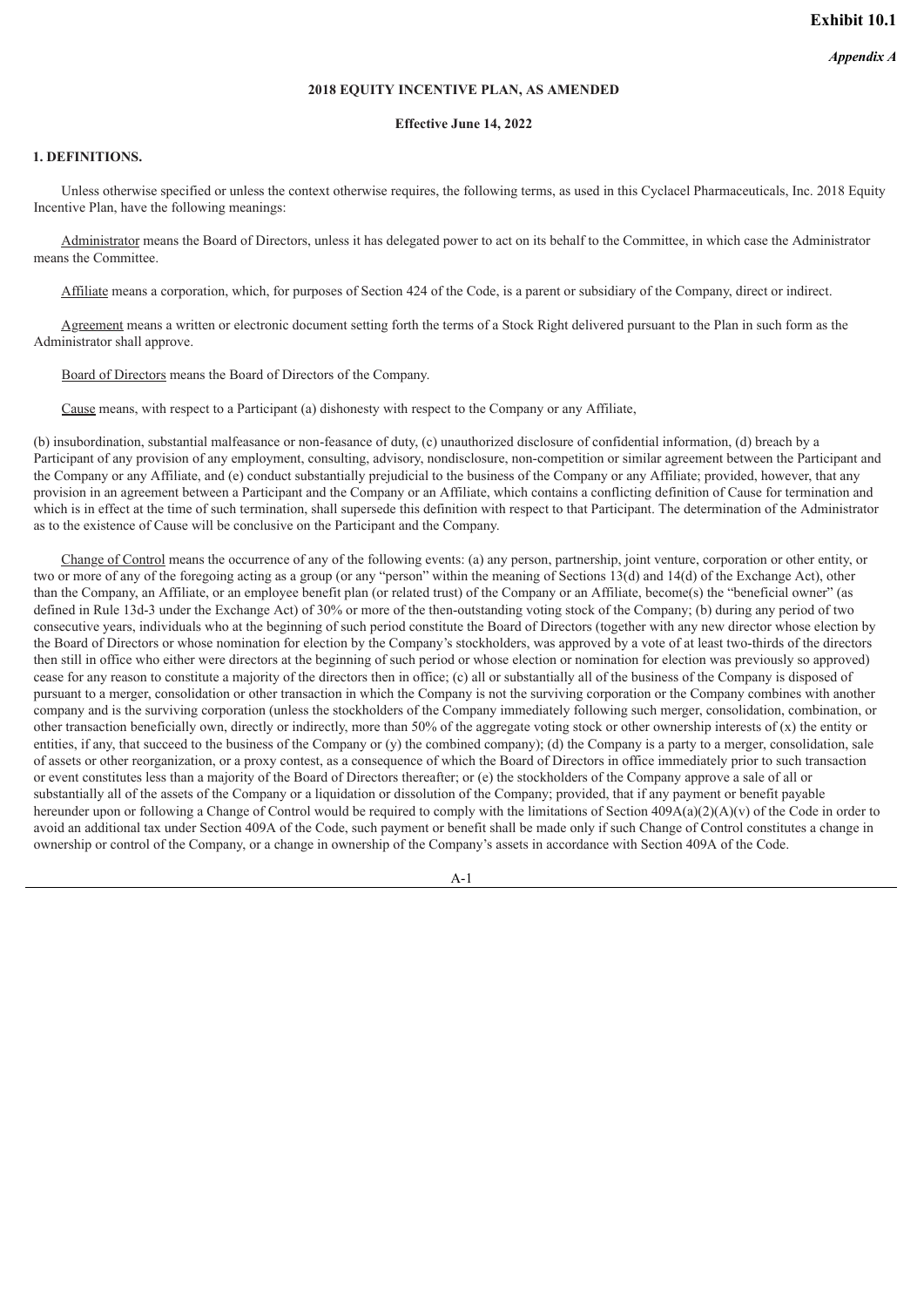Code means the United States Internal Revenue Code of 1986, as amended including any successor statute, regulation and guidance thereto.

Committee means the committee of the Board of Directors to which the Board of Directors has delegated power to act under or pursuant to the provisions of the Plan.

Common Stock means shares of the Company's common stock, \$0.001 par value per share. Company means Cyclacel Pharmaceuticals, Inc., a Delaware corporation.

Consultant means any natural person who is an advisor or consultant who provides bona fide services to the Company or its Affiliates, provided that such services are not in connection with the offer or sale of securities in a capital raising transaction, and do not directly or indirectly promote or maintain a market for the Company's or its Affiliates' securities.

Corporate Transaction means a merger, consolidation, or sale of all or substantially all of the Company's assets or the acquisition of all of the outstanding voting stock of the Company in a single transaction or a series of related transactions by a single entity other than a transaction to merely change the state of incorporation.

Disability or Disabled means permanent and total disability as defined in Section  $22(e)(3)$  of the Code.

Employee means any employee of the Company or of an Affiliate (including, without limitation, an employee who is also serving as an officer or director of the Company or of an Affiliate), designated by the Administrator to be eligible to be granted one or more Stock Rights under the Plan.

Exchange Act means the United States Securities Exchange Act of 1934, as amended.

Fair Market Value of a Share of Common Stock means:

If the Common Stock is listed on a national securities exchange or traded in the over-the-counter market and sales prices are regularly reported for the Common Stock, the closing or, if not applicable, the last price of the Common Stock on the composite tape or other comparable reporting system for the trading day on the applicable date and if such applicable date is not a trading day, the last market trading day prior to such date;

If the Common Stock is not traded on a national securities exchange but is traded on the over-the-counter market, if sales prices are not regularly reported for the Common Stock for the trading day referred to in clause (1), and if bid and asked prices for the Common Stock are regularly reported, the mean between the bid and the asked price for the Common Stock at the close of trading in the over-the-counter market for the trading day on which Common Stock was traded on the applicable date and if such applicable date is not a trading day, the last market trading day prior to such date; and

If the Common Stock is neither listed on a national securities exchange nor traded in the over-the-counter market, such value as the Administrator, in good faith, shall determine in compliance with applicable laws.

ISO means an option intended to qualify as an incentive stock option under Section 422 of the Code.

Non-Qualified Option means an option which is not intended to qualify as an ISO.

Option means an ISO or Non-Qualified Option granted under the Plan.

Participant means an Employee, director or Consultant of the Company or an Affiliate to whom one or more Stock Rights are granted under the Plan. As used herein, "Participant" shall include "Participant's Survivors" where the context requires.

Performance-Based Award means a Stock Grant or Stock-Based Award which vests based on the attainment of written Performance Goals as set forth in Paragraph 9 hereof.

Performance Goals means performance goals determined by the Committee in its sole discretion and set forth in an Agreement. The satisfaction of Performance Goals shall be subject to certification by the Committee. The Committee has the authority to take appropriate action with respect to the Performance Goals (including, without limitation, making adjustments to the Performance Goals or determining the satisfaction of the Performance Goals in connection with a Corporate Transaction) provided that any such action does not otherwise violate the terms of the Plan.

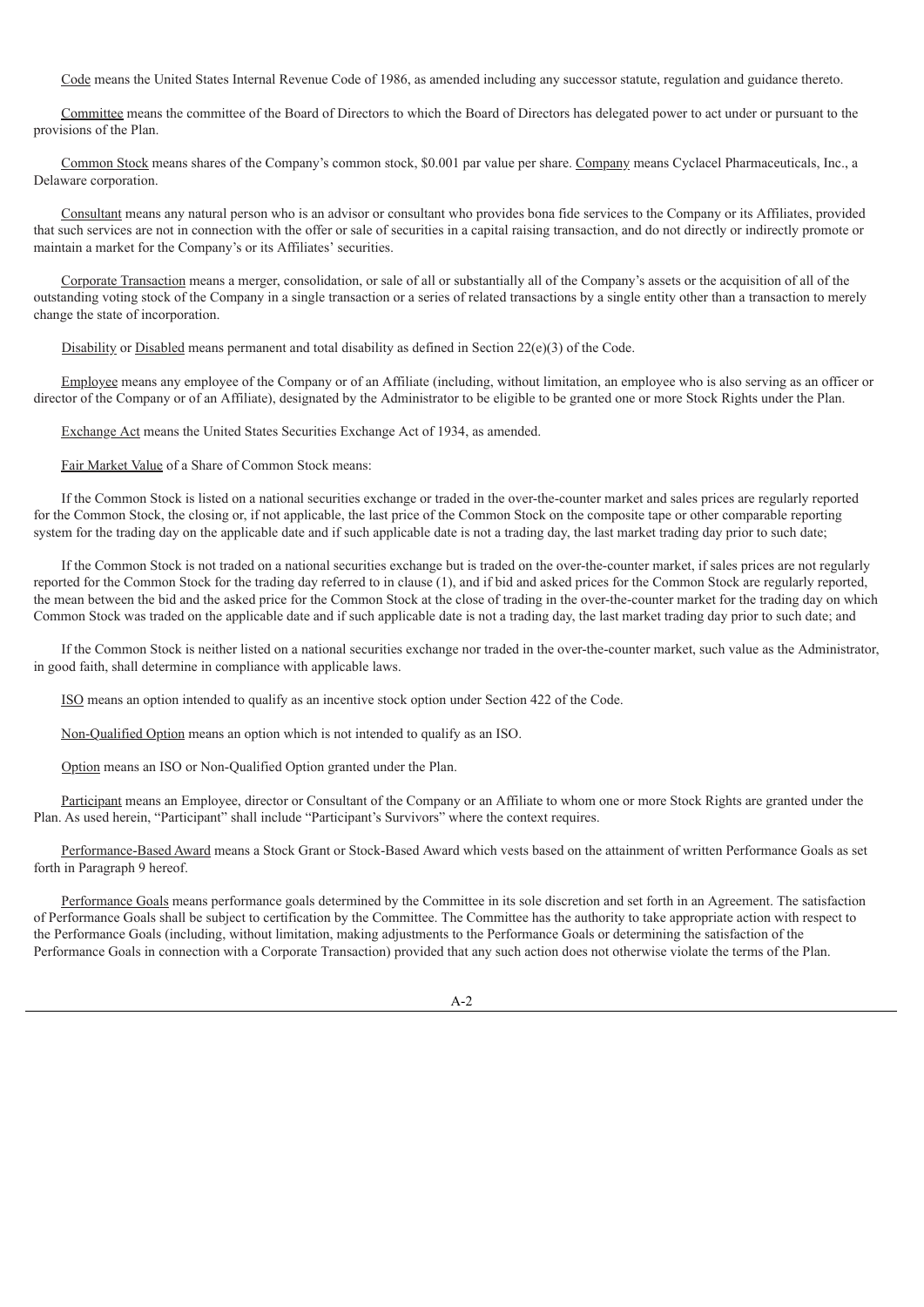Plan means this Cyclacel Pharmaceuticals, Inc. 2018 Equity Incentive Plan. Securities Act means the United States Securities Act of 1933, as amended.

Shares means shares of the Common Stock as to which Stock Rights have been or may be granted under the Plan or any shares of capital stock into which the Shares are changed or for which they are exchanged within the provisions of Paragraph 3 of the Plan. The Shares issued under the Plan may be authorized and unissued shares or shares held by the Company in its treasury, or both.

Stock-Based Award means a grant by the Company under the Plan of an equity award or an equity based award, which is not an Option or a Stock Grant.

Stock Grant means a grant by the Company of Shares under the Plan.

Stock Right means a right to Shares or the value of Shares of the Company granted pursuant to the Plan — an ISO, a Non-Qualified Option, a Stock Grant or a Stock-Based Award.

Survivor means a deceased Participant's legal representatives and/or any person or persons who acquired the Participant's rights to a Stock Right by will or by the laws of descent and distribution.

#### **2. PURPOSES OF THE PLAN.**

The Plan is intended to encourage ownership of Shares by Employees and directors of and certain Consultants to the Company and its Affiliates in order to attract and retain such people, to induce them to work for the benefit of the Company or of an Affiliate and to provide additional incentive for them to promote the success of the Company or of an Affiliate. The Plan provides for the granting of ISOs, Non-Qualified Options, Stock Grants and Stock-Based Awards.

# **3. SHARES SUBJECT TO THE PLAN.**

(a) The number of Shares which may be issued from time to time pursuant to this Plan shall be the sum of: (i) 1,275,000 shares of Common Stock and (ii) any shares of Common Stock that are represented by awards granted under the Company's 2015 Equity Incentive Plan and the Company's Amended and Restated 2006 Equity Incentive Plan that are forfeited, expire or are cancelled without delivery of shares of Common Stock or which result in the forfeiture of shares of Common Stock back to the Company on or after May 31, 2018, or the equivalent of such number of Shares after the Administrator, in its sole discretion, has interpreted the effect of any stock split, stock dividend, combination, recapitalization or similar transaction in accordance with Paragraph 25 of this Plan; provided, however, that no more than 35,494 Shares shall be added to the Plan pursuant to subsection (ii).

(b) If an Option ceases to be "outstanding", in whole or in part (other than by exercise), or if the Company shall reacquire (at not more than its original issuance price) any Shares issued pursuant to a Stock Grant or Stock-Based Award, or if any Stock Right expires or is forfeited, cancelled, or otherwise terminated or results in any Shares not being issued, the unissued or reacquired Shares which were subject to such Stock Right shall again be available for issuance from time to time pursuant to this Plan. Notwithstanding the foregoing, if a Stock Right is exercised, in whole or in part, by tender or withholding of Shares or if the Company or an Affiliate's tax withholding obligation is satisfied by the tender or withholding of Shares, the number of Shares deemed to have been issued under the Plan for purposes of the limitation set forth in Paragraph 3(a) above shall be the number of Shares that were subject to the Stock Right or portion thereof, and not the net number of Shares actually issued. In addition, Shares repurchased by the Company with the proceeds of the option exercise price may not be reissued under the Plan. However, in the case of ISOs, the foregoing provisions shall be subject to any limitations under the Code.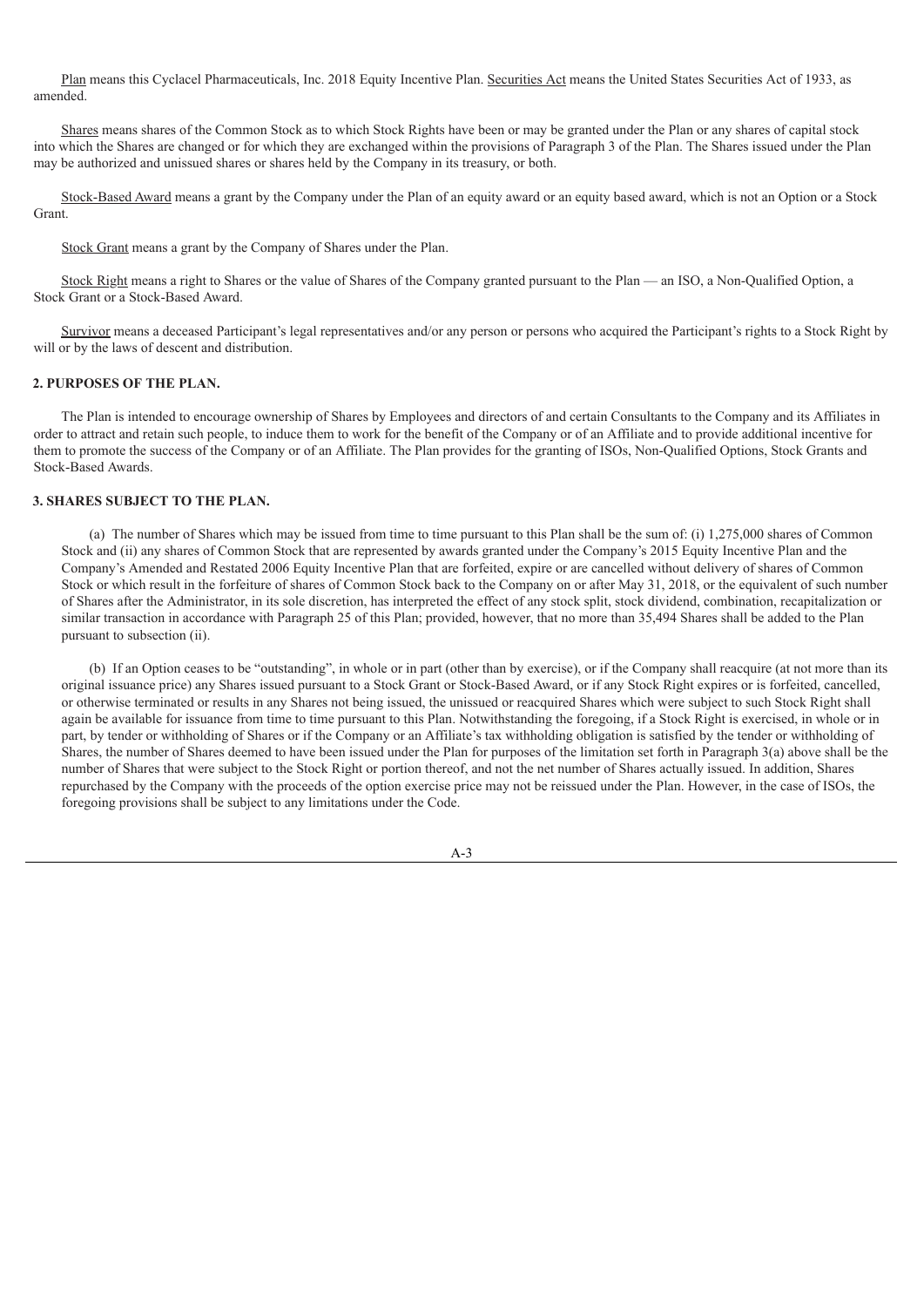### **4. ADMINISTRATION OF THE PLAN.**

The Administrator of the Plan will be the Board of Directors, except to the extent the Board of Directors delegates its authority to the Committee, in which case the Committee shall be the Administrator. Subject to the provisions of the Plan, the Administrator is authorized to:

(a) Interpret the provisions of the Plan and all Stock Rights and to make all rules and determinations which it deems necessary or advisable for the administration of the Plan;

(b) Determine which Employees, directors and Consultants shall be granted Stock Rights;

(c) Determine the number of Shares for which a Stock Right or Stock Rights shall be granted, provided however that in no event shall Stock Rights to be granted to any non-employee director under the Plan in any calendar year exceed an aggregate grant date fair value of \$100,000 except that the foregoing limitation shall not apply to (i) awards made pursuant to an election by a non-employee director to receive an award in lieu of cash for all or a portion of cash fees to be received for service on the Board or any Committee thereof and (ii) in connection with a non-employee director initially joining the Board of Directors;

(d) Specify the terms and conditions upon which a Stock Right or Stock Rights may be granted;

(e) Amend any term or condition of any outstanding Stock Right, other than reducing the exercise price or purchase price or extending the expiration date of an Option, provided that (i) such term or condition as amended is not prohibited by the Plan; (ii) any such amendment shall not impair the rights of a Participant under any Stock Right previously granted without such Participant's consent or in the event of death of the Participant the Participant's Survivors; and (iii) any such amendment shall be made only after the Administrator determines whether such amendment would cause any adverse tax consequences to the Participant, including, but not limited to, the annual vesting limitation contained in Section 422(d) of the Code and described in Paragraph 6(b)(iv) below with respect to ISOs and pursuant to Section 409A of the Code;

(f) Determine and make any adjustments in the Performance Goals included in any Performance-Based Awards; and

(g) Adopt any sub-plans applicable to residents of any specified jurisdiction as it deems necessary or appropriate in order to comply with or take advantage of any tax or other laws applicable to the Company, any Affiliate or to Participants or to otherwise facilitate the administration of the Plan, which sub-plans may include additional restrictions or conditions applicable to Stock Rights or Shares issuable pursuant to a Stock Right;

provided, however, that all such interpretations, rules, determinations, terms and conditions shall be made and prescribed in the context of potential tax consequences under Section 409A of the Code and preserving the tax status under Section 422 of the Code of those Options which are designated as ISOs. Subject to the foregoing, the interpretation and construction by the Administrator of any provisions of the Plan or of any Stock Right granted under it shall be final, unless otherwise determined by the Board of Directors, if the Administrator is the Committee. In addition, if the Administrator is the Committee, the Board of Directors may take any action under the Plan that would otherwise be the responsibility of the Committee.

To the extent permitted under applicable law, the Board of Directors or the Committee may allocate all or any portion of its responsibilities and powers to any one or more of its members and may delegate all or any portion of its responsibilities and powers to any other person selected by it. The Board of Directors or the Committee may revoke any such allocation or delegation at any time. Notwithstanding the foregoing, only the Board of Directors or the Committee shall be authorized to grant a Stock Right to any director of the Company or to any "officer" of the Company as defined by Rule 16a-1 under the Exchange Act.

### **5. ELIGIBILITY FOR PARTICIPATION.**

The Administrator will, in its sole discretion, name the Participants in the Plan; provided, however, that each Participant must be an Employee, director or Consultant of the Company or of an Affiliate at the time a Stock Right is granted. Notwithstanding the foregoing, the Administrator may authorize the grant of a Stock Right to a person not then an Employee, director or Consultant of the Company or of an Affiliate; provided, however, that the actual grant of such Stock Right shall be conditioned upon such person becoming eligible to become a Participant at or prior to the time of the execution of the Agreement evidencing such Stock Right. ISOs may be granted only to Employees who are deemed to be residents of the United States for tax purposes. Non-Qualified Options, Stock Grants and Stock-Based Awards may be granted to any Employee, director or Consultant of the Company or an Affiliate. The granting of any Stock Right to any individual shall neither entitle that individual to, nor disqualify him or her from, participation in any other grant of Stock Rights or any grant under any other benefit plan established by the Company or any Affiliate for Employees, directors or Consultants.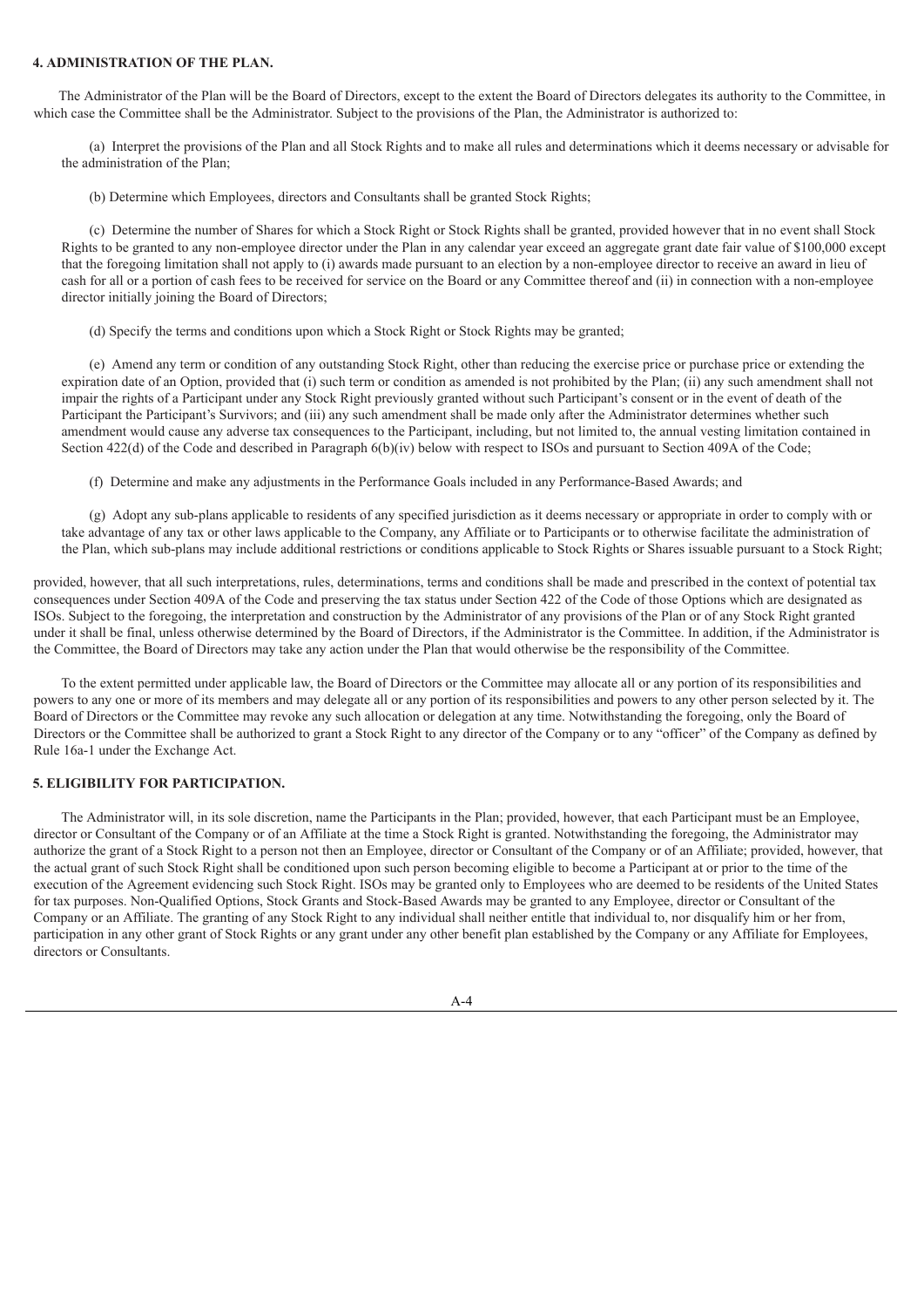### **6. TERMS AND CONDITIONS OF OPTIONS.**

Each Option shall be set forth in an Option Agreement, duly executed by the Company and, to the extent required by law or requested by the Company, by the Participant. The Administrator may provide that Options be granted subject to such terms and conditions, consistent with the terms and conditions specifically required under this Plan, as the Administrator may deem appropriate including, without limitation, subsequent approval by the shareholders of the Company of this Plan or any amendments thereto. The Option Agreements shall be subject to at least the following terms and conditions:

(a) Non-Qualified Options: Each Option intended to be a Non-Qualified Option shall be subject to the terms and conditions which the Administrator determines to be appropriate and in the best interest of the Company, subject to the following minimum standards for any such Non-Qualified Option:

(i) Exercise Price: Each Option Agreement shall state the exercise price (per share) of the Shares covered by each Option, which exercise price shall be determined by the Administrator and shall be at least equal to the Fair Market Value per share of the Common Stock on the date of grant of the Option.

(ii) Number of Shares: Each Option Agreement shall state the number of Shares to which it pertains.

(iii) Vesting: Each Option Agreement shall state the date or dates on which it first is exercisable and the date after which it may no longer be exercised, and may provide that the Option rights accrue or become exercisable in installments over a period of months or years, or upon the occurrence of certain performance conditions or the attainment of stated goals or events.

(iv) Additional Conditions: Exercise of any Option may be conditioned upon the Participant's execution of a shareholders agreement in a form satisfactory to the Administrator providing for certain protections for the Company and its other shareholders, including requirements that:

A. The Participant's or the Participant's Survivors' right to sell or transfer the Shares may be restricted; and

B. The Participant or the Participant's Survivors may be required to execute letters of investment intent and must also acknowledge that the Shares will bear legends noting any applicable restrictions.

(v) Term of Option: Each Option shall terminate not more than ten years from the date of the grant or at such earlier time as the Option Agreement may provide.

(b) ISOs: Each Option intended to be an ISO shall be issued only to an Employee who is deemed to be a resident of the United States for tax purposes, and shall be subject to the following terms and conditions, with such additional restrictions or changes as the Administrator determines are appropriate but not in conflict with Section 422 of the Code and relevant regulations and rulings of the Internal Revenue Service:

(i) Minimum Standards: The ISO shall meet the minimum standards required of Non-Qualified Options, as described in Paragraph 6(a) above, except clause (i) and (v) thereunder.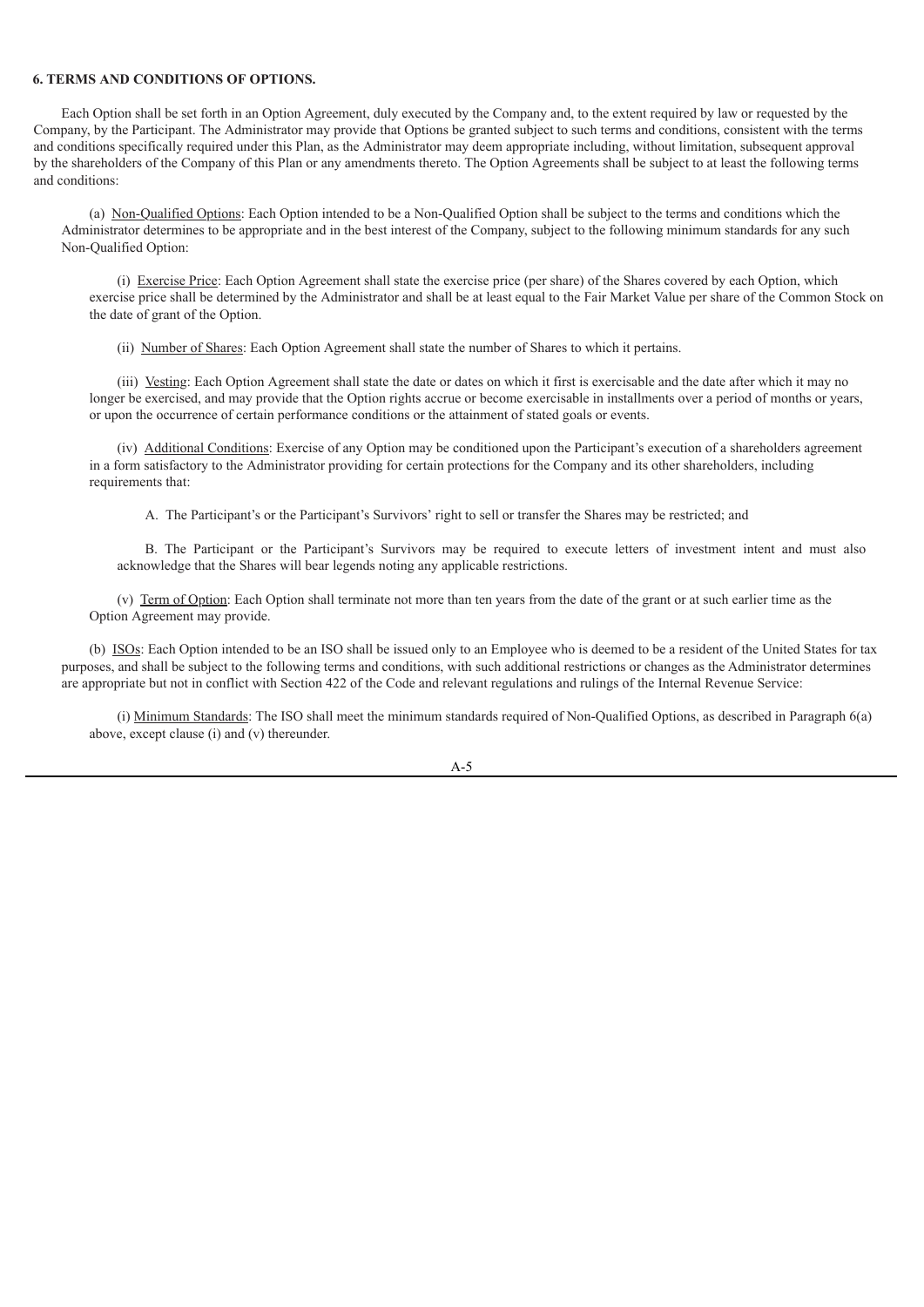(ii) Exercise Price: Immediately before the ISO is granted, if the Participant owns, directly or by reason of the applicable attribution rules in Section 424(d) of the Code:

A. 10% or less of the total combined voting power of all classes of stock of the Company or an Affiliate, the exercise price per share of the Shares covered by each ISO shall not be less than 100% of the Fair Market Value per share of the Common Stock on the date of grant of the Option; or

B. More than 10% of the total combined voting power of all classes of stock of the Company or an Affiliate, the exercise price per share of the Shares covered by each ISO shall not be less than 110% of the Fair Market Value per share of the Common Stock on the date of grant of the Option.

(iii) Term of Option: For Participants who own:

A. 10% or less of the total combined voting power of all classes of stock of the Company or an Affiliate, each ISO shall terminate not more than ten years from the date of the grant or at such earlier time as the Option Agreement may provide; or

B. More than 10% of the total combined voting power of all classes of stock of the Company or an Affiliate, each ISO shall terminate not more than five years from the date of the grant or at such earlier time as the Option Agreement may provide.

(iv) Limitation on Yearly Exercise: The Option Agreements shall restrict the amount of ISOs which may become exercisable in any calendar year (under this or any other ISO plan of the Company or an Affiliate) so that the aggregate Fair Market Value (determined on the date each ISO is granted) of the stock with respect to which ISOs are exercisable for the first time by the Participant in any calendar year does not exceed \$100,000.

#### **7. TERMS AND CONDITIONS OF STOCK GRANTS.**

Each Stock Grant to a Participant shall state the principal terms in an Agreement duly executed by the Company and, to the extent required by law or requested by the Company, by the Participant. The Agreement shall be in a form approved by the Administrator and shall contain terms and conditions which the Administrator determines to be appropriate and in the best interest of the Company, subject to the following minimum standards:

(a) Each Agreement shall state the purchase price per share, if any, of the Shares covered by each Stock Grant, which purchase price shall be determined by the Administrator but shall not be less than the minimum consideration required by the Delaware General Corporation Law, if any, on the date of the grant of the Stock Grant;

(b) Each Agreement shall state the number of Shares to which the Stock Grant pertains;

(c) Each Agreement shall include the terms of any right of the Company to restrict or reacquire the Shares subject to the Stock Grant, including the time period or attainment of Performance Goals or such other performance criteria upon which such rights shall accrue and the purchase price therefor, if any; and

(d) Dividends (other than stock dividends to be issued pursuant to Section 25 of the Plan) may accrue but shall not be paid prior to the time, and may be paid only to the extent that the restrictions or rights to reacquire the Shares subject to the Stock Grant lapse.

#### **8. TERMS AND CONDITIONS OF OTHER STOCK-BASED AWARDS.**

The Administrator shall have the right to grant other Stock-Based Awards based upon the Common Stock having such terms and conditions as the Administrator may determine, including, without limitation, the grant of Shares based upon certain conditions, the grant of securities convertible into Shares and the grant of stock appreciation rights, phantom stock awards or stock units. The principal terms of each Stock-Based Award shall be set forth in an Agreement, duly executed by the Company and, to the extent required by law or requested by the Company, by the Participant. The Agreement shall be in a form approved by the Administrator and shall contain terms and conditions which the Administrator determines to be appropriate and in the best interest of the Company. Each Agreement shall include the terms of any right of the Company including the right to terminate the Stock-Based Award without the issuance of Shares, the terms of any vesting conditions, Performance Goals or events upon which Shares shall be issued, provided that dividends (other than stock dividends to be issued pursuant to Section 25 of the Plan) or dividend equivalents may accrue but shall not be paid prior to and may be paid only to the extent that the Shares subject to the Stock-Based Award vest. Under no circumstances may the Agreement covering stock appreciation rights (a) have an exercise or base price (per share) that is less than the Fair Market Value per share of Common Stock on the date of grant or (b) expire more than ten years following the date of grant.

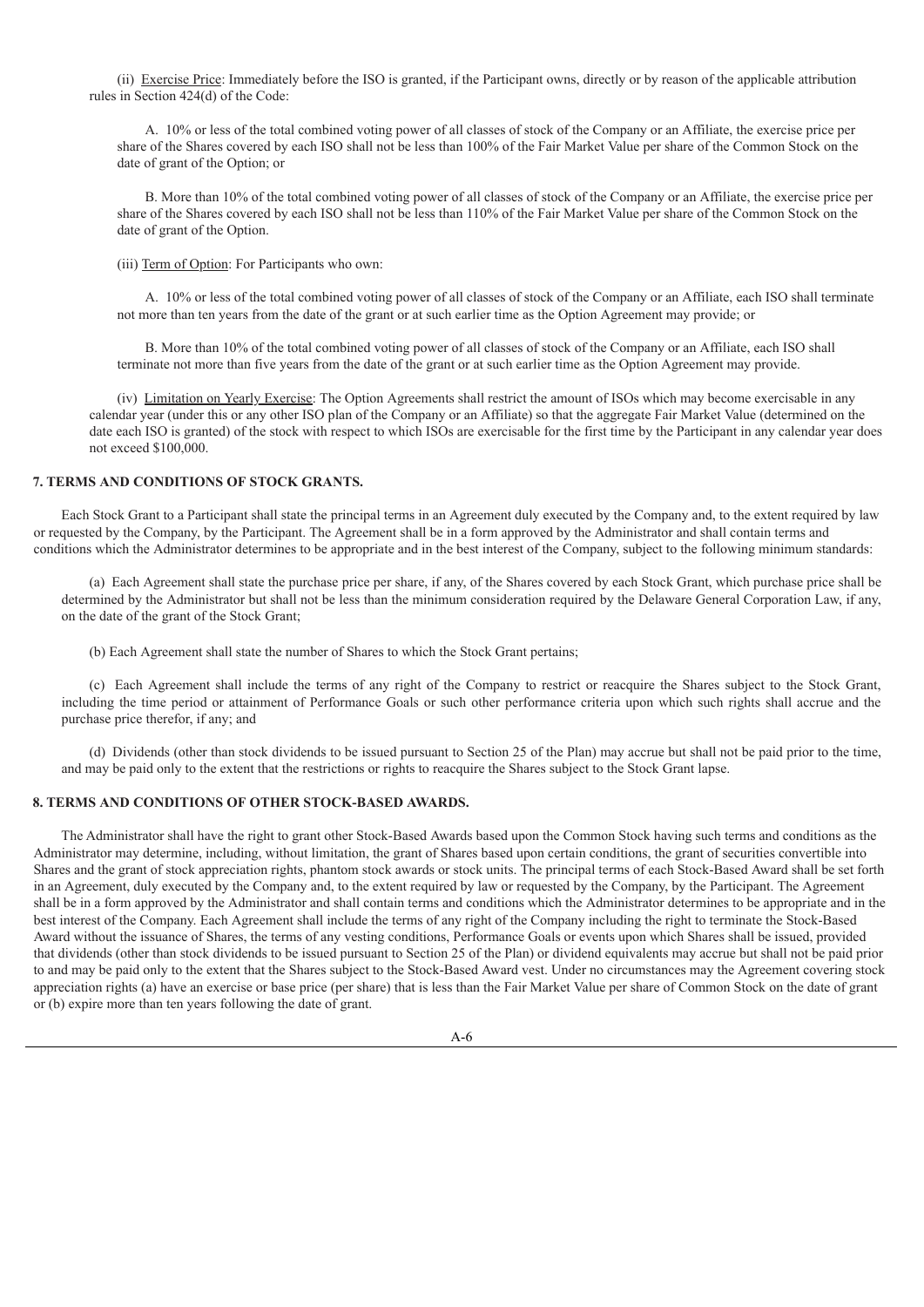The Company intends that the Plan and any Stock-Based Awards granted hereunder be exempt from the application of Section 409A of the Code or meet the requirements of paragraphs (2), (3) and (4) of subsection (a) of Section 409A of the Code, to the extent applicable, and be operated in accordance with Section 409A so that any compensation deferred under any Stock-Based Award (and applicable investment earnings) shall not be included in income under Section 409A of the Code. Any ambiguities in the Plan shall be construed to effect the intent as described in this Paragraph 8.

### **9. PERFORMANCE-BASED AWARDS.**

The Committee shall determine whether, with respect to a performance period, the applicable Performance Goals have been met with respect to a given Participant and, if they have, to so certify and ascertain the amount of the applicable Performance-Based Award. No Performance-Based Awards will be issued for such performance period until such certification is made by the Committee. The number of Shares issued in respect of a Performance-Based Award determined by the Committee for a performance period shall be paid to the Participant at such time as determined by the Committee in its sole discretion after the end of such performance period, and any dividends (other than stock dividends to be issued pursuant to Section 25 of the Plan) or dividend equivalents that accrue shall only be paid in respect of the number of Shares earned in respect of such Performance-Based Award.

### **10. EXERCISE OF OPTIONS AND ISSUE OF SHARES.**

An Option (or any part or installment thereof) shall be exercised by giving written notice to the Company or its designee (in a form acceptable to the Administrator, which may include electronic notice), together with provision for payment of the aggregate exercise price in accordance with this Paragraph for the Shares as to which the Option is being exercised, and upon compliance with any other condition(s) set forth in the Option Agreement. Such notice shall be signed by the person exercising the Option (which signature may be provided electronically in a form acceptable to the Administrator), shall state the number of Shares with respect to which the Option is being exercised and shall contain any representation required by the Plan or the Option Agreement. Payment of the exercise price for the Shares as to which such Option is being exercised shall be made (a) in United States dollars in cash or by check; or (b) at the discretion of the Administrator, through delivery of shares of Common Stock held for at least six months (if required to avoid negative accounting treatment) having a Fair Market Value equal as of the date of the exercise to the aggregate cash exercise price for the number of Shares as to which the Option is being exercised; or (c) at the discretion of the Administrator, by having the Company retain from the Shares otherwise issuable upon exercise of the Option, a number of Shares having a Fair Market Value equal as of the date of exercise to the aggregate exercise price for the number of Shares as to which the Option is being exercised; or (d) at the discretion of the Administrator, in accordance with a cashless exercise program established with a securities brokerage firm, and approved by the Administrator; or (e) at the discretion of the Administrator, by any combination of (a), (b), (c) and (d) above or (f) at the discretion of the Administrator, by payment of such other lawful consideration as the Administrator may determine. Notwithstanding the foregoing, the Administrator shall accept only such payment on exercise of an ISO as is permitted by Section 422 of the Code.

The Company shall then reasonably promptly deliver the Shares as to which such Option was exercised to the Participant (or to the Participant's Survivors, as the case may be). In determining what constitutes "reasonably promptly," it is expressly understood that the issuance and delivery of the Shares may be delayed by the Company in order to comply with any law or regulation (including, without limitation, state securities or "blue sky" laws) which requires the Company to take any action with respect to the Shares prior to their issuance. The Shares shall, upon delivery, be fully paid, nonassessable Shares.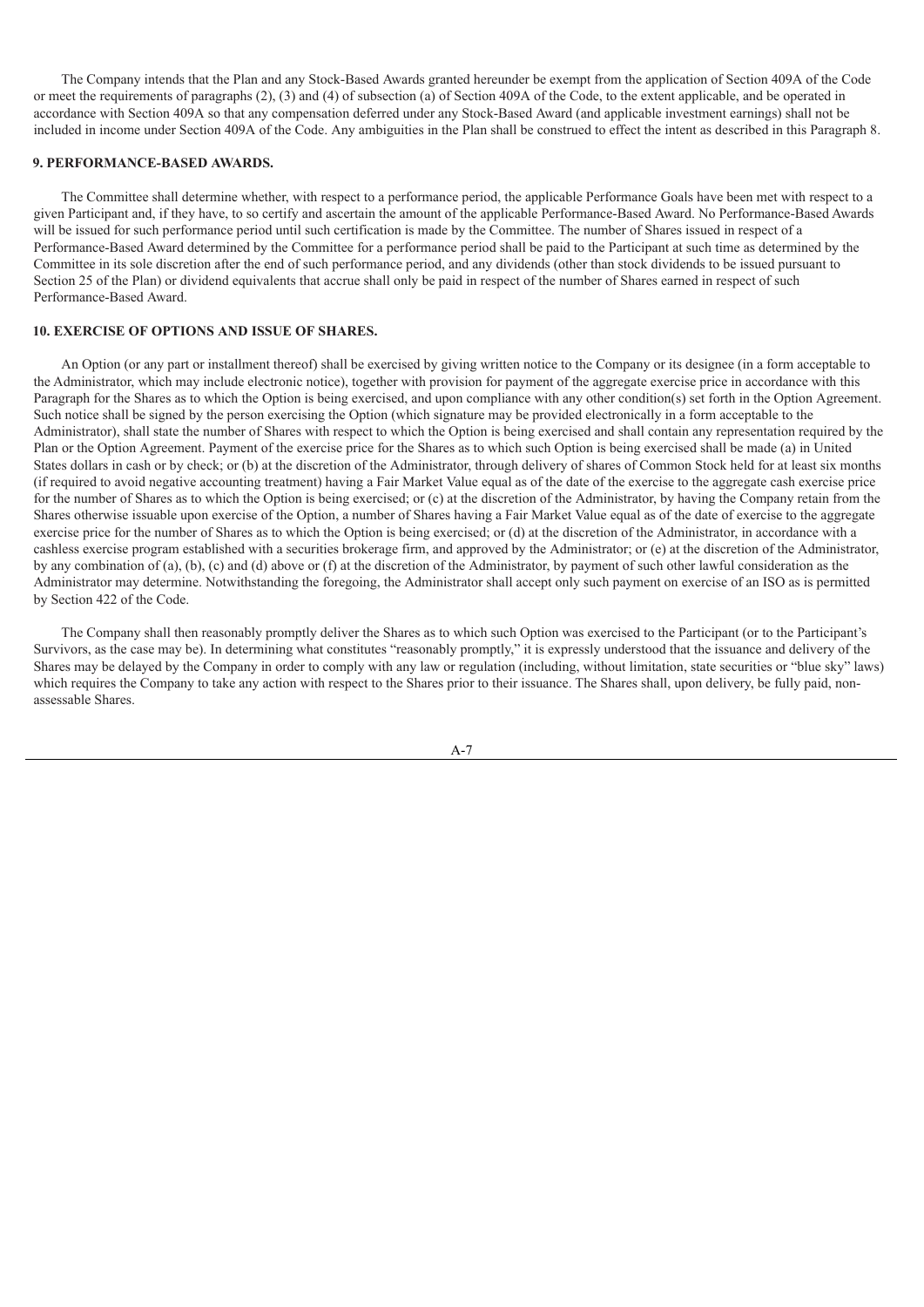### **11. PAYMENT IN CONNECTION WITH THE ISSUANCE OF STOCK GRANTS AND STOCK-BASED AWARDS AND ISSUE OF SHARES.**

Any Stock Grant or Stock-Based Award requiring payment of a purchase price for the Shares as to which such Stock Grant or Stock-Based Award is being granted shall be made (a) in United States dollars in cash or by check; or (b) at the discretion of the Administrator, through delivery of shares of Common Stock held for at least six months (if required to avoid negative accounting treatment) and having a Fair Market Value equal as of the date of payment to the purchase price of the Stock Grant or Stock-Based Award; or (c) at the discretion of the Administrator, by any combination of (a) and (b) above; or (d) at the discretion of the Administrator, by payment of such other lawful consideration as the Administrator may determine.

The Company shall when required by the applicable Agreement, reasonably promptly deliver the Shares as to which such Stock Grant or Stock-Based Award was made to the Participant (or to the Participant's Survivors, as the case may be), subject to any escrow provision set forth in the applicable Agreement. In determining what constitutes "reasonably promptly," it is expressly understood that the issuance and delivery of the Shares may be delayed by the Company in order to comply with any law or regulation (including, without limitation, state securities or "blue sky" laws) which requires the Company to take any action with respect to the Shares prior to their issuance.

### **12. RIGHTS AS A SHAREHOLDER.**

No Participant to whom a Stock Right has been granted shall have rights as a shareholder with respect to any Shares covered by such Stock Right except after due exercise of an Option or issuance of Shares as set forth in any Agreement, tender of the aggregate exercise or purchase price, if any, for the Shares being purchased and registration of the Shares in the Company's share register in the name of the Participant.

### **13. ASSIGNABILITY AND TRANSFERABILITY OF STOCK RIGHTS.**

By its terms, a Stock Right granted to a Participant shall not be transferable by the Participant other than (i) by will or by the laws of descent and distribution, or (ii) as approved by the Administrator in its discretion and set forth in the applicable Agreement provided that no Stock Right may be transferred by a Participant for value. Notwithstanding the foregoing, an ISO transferred except in compliance with clause (i) above shall no longer qualify as an ISO. The designation of a beneficiary of a Stock Right by a Participant, with the prior approval of the Administrator and in such form as the Administrator shall prescribe, shall not be deemed a transfer prohibited by this Paragraph. Except as provided above during the Participant's lifetime a Stock Right shall only be exercisable by or issued to such Participant (or his or her legal representative) and shall not be assigned, pledged or hypothecated in any way (whether by operation of law or otherwise) and shall not be subject to execution, attachment or similar process. Any attempted transfer, assignment, pledge, hypothecation or other disposition of any Stock Right or of any rights granted thereunder contrary to the provisions of this Plan, or the levy of any attachment or similar process upon a Stock Right, shall be null and void.

### **14. EFFECT ON OPTIONS OF TERMINATION OF SERVICE OTHER THAN FOR CAUSE OR DEATH OR DISABILITY.**

Except as otherwise provided in a Participant's Option Agreement, in the event of a termination of service (whether as an Employee, director or Consultant) with the Company or an Affiliate before the Participant has exercised an Option, the following rules apply:

(a) A Participant who ceases to be an Employee, director or Consultant of the Company or of an Affiliate (for any reason other than termination for Cause, Disability, or death for which events there are special rules in Paragraphs 15, 16, and 17, respectively), may exercise any Option granted to him or her to the extent that the Option is exercisable on the date of such termination of service, but only within such term as the Administrator has designated in a Participant's Option Agreement.

(b) Except as provided in Subparagraph (c) below, or Paragraph 16 or 17, in no event may an Option intended to be an ISO, be exercised later than three months after the Participant's termination of employment.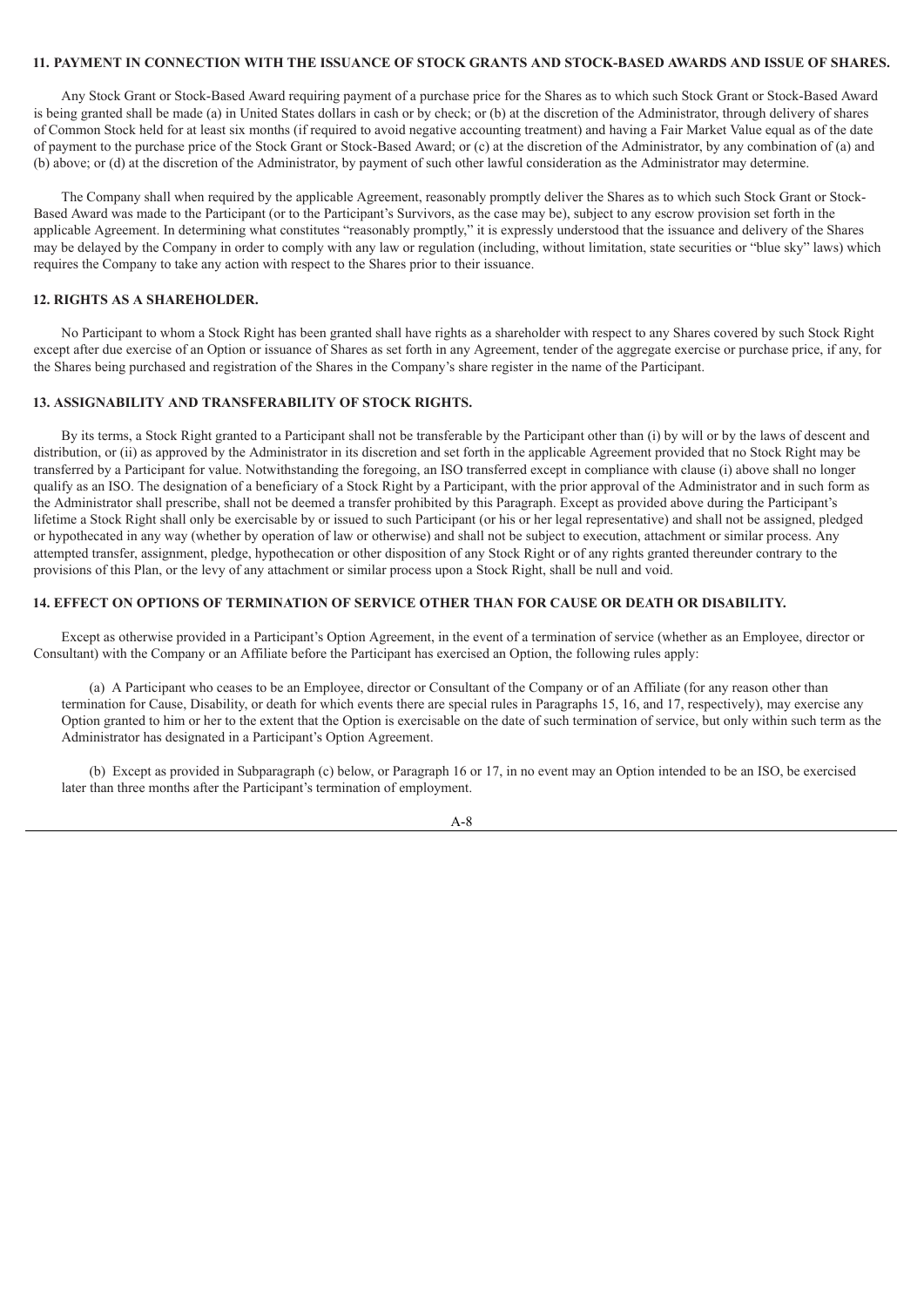(c) The provisions of this Paragraph, and not the provisions of Paragraph 16 or 17, shall apply to a Participant who subsequently becomes Disabled or dies after the termination of employment, director status or consultancy; provided, however, in the case of a Participant's Disability or death within three months after the termination of employment, director status or consultancy, the Participant or the Participant's Survivors may exercise the Option within one year after the date of the Participant's termination of service, but in no event after the date of expiration of the term of the Option.

(d) Notwithstanding anything herein to the contrary, if subsequent to a Participant's termination of employment, termination of director status or termination of consultancy, but prior to the exercise of an Option, the Administrator determines that, either prior or subsequent to the Participant's termination, the Participant engaged in conduct which would constitute Cause, then such Participant shall forthwith cease to have any right to exercise any Option.

(e) A Participant to whom an Option has been granted under the Plan who is absent from the Company or an Affiliate because of temporary disability (any disability other than a Disability as defined in Paragraph 1 hereof), or who is on leave of absence for any purpose, shall not, during the period of any such absence, be deemed, by virtue of such absence alone, to have terminated such Participant's employment, director status or consultancy with the Company or with an Affiliate, except as the Administrator may otherwise expressly provide; provided, however, that, for ISOs, any leave of absence granted by the Administrator of greater than three months, unless pursuant to a contract or statute that guarantees the right to reemployment, shall cause such ISO to become a Non-Qualified Option on the date that is six months following the commencement of such leave of absence.

(f) Except as required by law or as set forth in a Participant's Option Agreement, Options granted under the Plan shall not be affected by any change of a Participant's status within or among the Company and any Affiliates, so long as the Participant continues to be an Employee, director or Consultant of the Company or any Affiliate.

### **15. EFFECT ON OPTIONS OF TERMINATION OF SERVICE FOR CAUSE.**

Except as otherwise provided in a Participant's Option Agreement, the following rules apply if the Participant's service (whether as an Employee, director or Consultant) with the Company or an Affiliate is terminated for Cause prior to the time that all his or her outstanding Options have been exercised:

(a) All outstanding and unexercised Options as of the time the Participant is notified his or her service is terminated for Cause will immediately be forfeited.

(b) Cause is not limited to events which have occurred prior to a Participant's termination of service, nor is it necessary that the Administrator's finding of Cause occur prior to termination. If the Administrator determines, subsequent to a Participant's termination of service but prior to the exercise of an Option, that either prior or subsequent to the Participant's termination the Participant engaged in conduct which would constitute Cause, then the right to exercise any Option is forfeited.

#### **16. EFFECT ON OPTIONS OF TERMINATION OF SERVICE FOR DISABILITY.**

Except as otherwise provided in a Participant's Option Agreement:

(a) A Participant who ceases to be an Employee, director or Consultant of the Company or of an Affiliate by reason of Disability may exercise any Option granted to such Participant to the extent that the Option has become exercisable but has not been exercised on the date of the Participant's termination of service due to Disability; and in the event rights to exercise the Option accrue periodically, to the extent of a pro rata portion through the date of the Participant's termination of service due to Disability of any additional vesting rights that would have accrued on the next vesting date had the Participant not become Disabled. The proration shall be based upon the number of days accrued in the current vesting period prior to the date of the Participant's termination of service due to Disability.

(b) A Disabled Participant may exercise the Option only within the period ending one year after the date of the Participant's termination of service due to Disability, notwithstanding that the Participant might have been able to exercise the Option as to some or all of the Shares on a later date if the Participant had not been terminated due to Disability and had continued to be an Employee, director or Consultant or, if earlier, within the originally prescribed term of the Option.

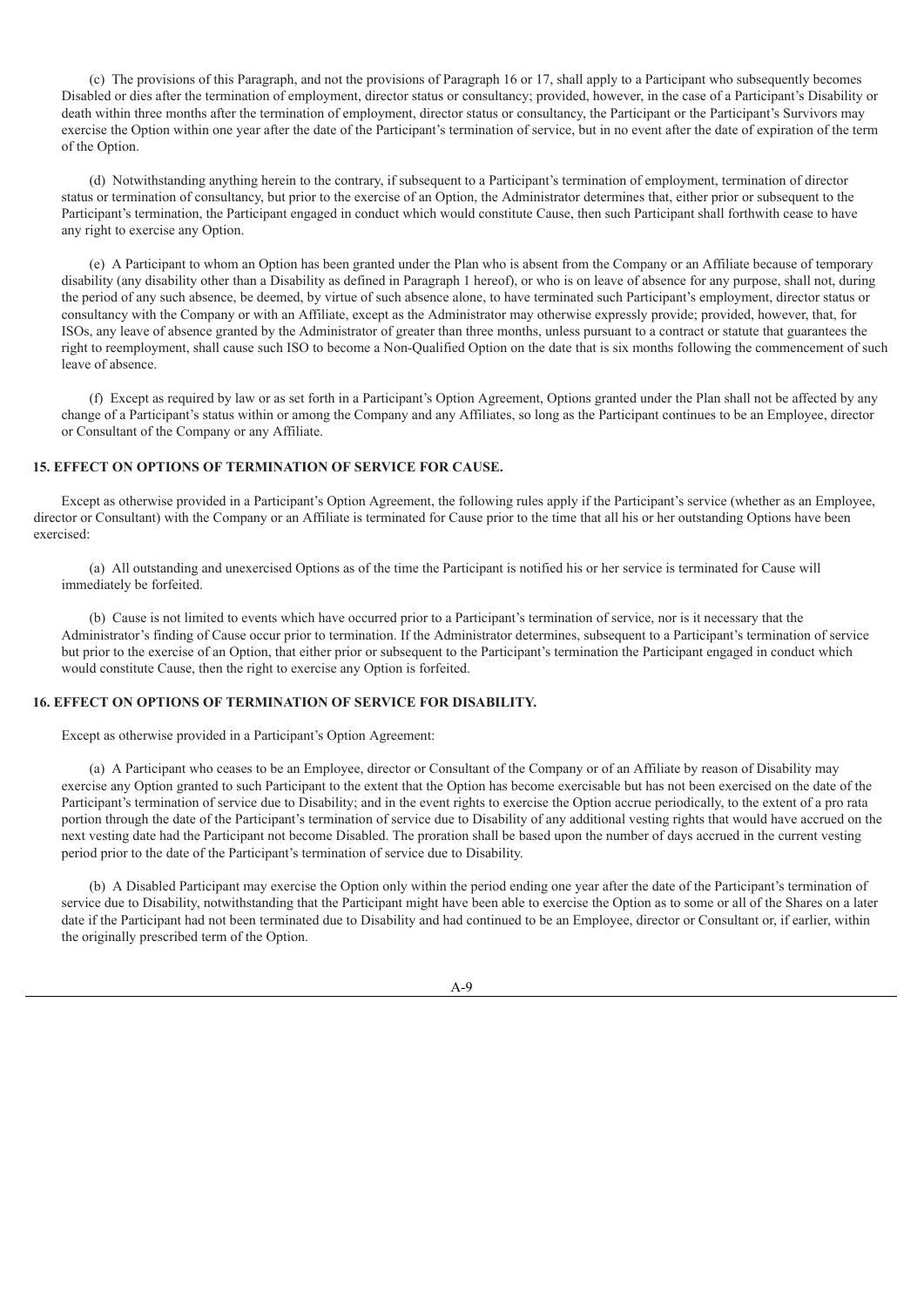(c) The Administrator shall make the determination both of whether Disability has occurred and the date of its occurrence (unless a procedure for such determination is set forth in another agreement between the Company and such Participant, in which case such procedure shall be used for such determination). If requested, the Participant shall be examined by a physician selected or approved by the Administrator, the cost of which examination shall be paid for by the Company.

### **17. EFFECT ON OPTIONS OF DEATH WHILE AN EMPLOYEE, DIRECTOR OR CONSULTANT.**

Except as otherwise provided in a Participant's Option Agreement:

(a) In the event of the death of a Participant while the Participant is an Employee, director or Consultant of the Company or of an Affiliate, such Option may be exercised by the Participant's Survivors to the extent that the Option has become exercisable but has not been exercised on the date of death; and in the event rights to exercise the Option accrue periodically, to the extent of a pro rata portion through the date of death of any additional vesting rights that would have accrued on the next vesting date had the Participant not died. The proration shall be based upon the number of days accrued in the current vesting period prior to the Participant's date of death.

(b) If the Participant's Survivors wish to exercise the Option, they must take all necessary steps to exercise the Option within one year after the date of death of such Participant, notwithstanding that the decedent might have been able to exercise the Option as to some or all of the Shares on a later date if he or she had not died and had continued to be an Employee, director or Consultant or, if earlier, within the originally prescribed term of the Option.

### **18. EFFECT OF TERMINATION OF SERVICE ON UNACCEPTED STOCK GRANTS AND STOCK-BASED AWARDS.**

In the event of a termination of service (whether as an Employee, director or Consultant) with the Company or an Affiliate for any reason before the Participant has accepted a Stock Grant or a Stock-Based Award and paid the purchase price, if required, such grant shall terminate.

For purposes of this Paragraph 18 and Paragraph 19 below, a Participant to whom a Stock Grant or a Stock-Based Award has been issued under the Plan who is absent from work with the Company or with an Affiliate because of temporary disability (any disability other than a Disability as defined in Paragraph 1 hereof), or who is on leave of absence for any purpose, shall not, during the period of any such absence, be deemed, by virtue of such absence alone, to have terminated such Participant's employment, director status or consultancy with the Company or with an Affiliate, except as the Administrator may otherwise expressly provide.

In addition, for purposes of this Paragraph 18 and Paragraph 19 below, any change of employment or other service within or among the Company and any Affiliates shall not be treated as a termination of employment, director status or consultancy so long as the Participant continues to be an Employee, director or Consultant of the Company or any Affiliate.

### **19. EFFECT ON STOCK GRANTS AND STOCK-BASED AWARDS OF TERMINATION OF SERVICE OTHER THAN FOR CAUSE, DEATH OR DISABILITY.**

Except as otherwise provided in a Participant's Agreement, in the event of a termination of service for any reason (whether as an Employee, director or Consultant), other than termination for Cause, death or Disability for which there are special rules in Paragraphs 20, 21, and 22 below, before all forfeiture provisions or Company rights of repurchase shall have lapsed, then the Company shall have the right to cancel or repurchase that number of Shares subject to a Stock Grant or Stock-Based Award as to which the Company's forfeiture or repurchase rights have not lapsed.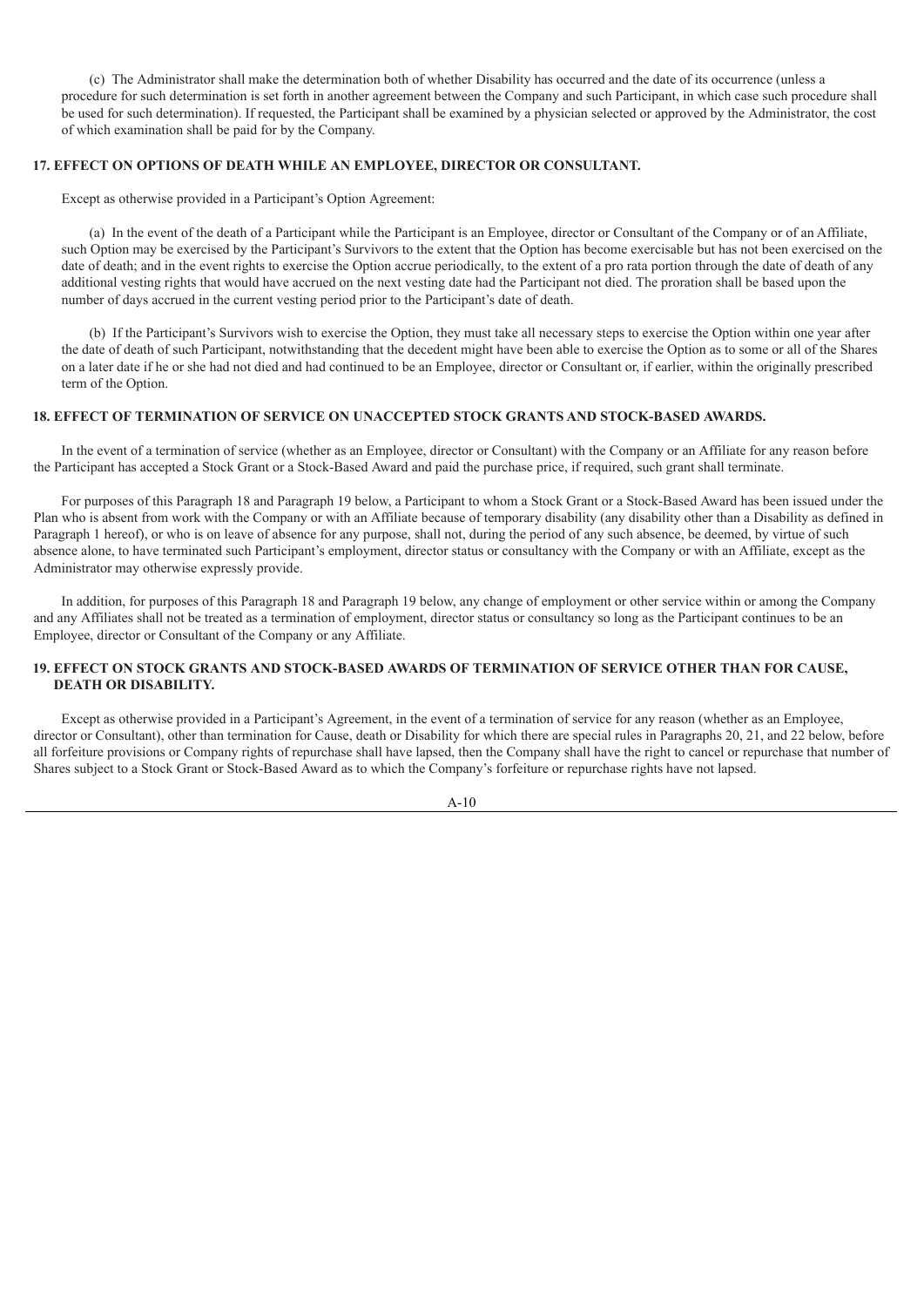### **20. EFFECT ON STOCK GRANTS AND STOCK-BASED AWARDS OF TERMINATION OF SERVICE FOR CAUSE.**

Except as otherwise provided in a Participant's Agreement, the following rules apply if the Participant's service (whether as an Employee, director or Consultant) with the Company or an Affiliate is terminated for Cause:

(a) All Shares subject to any Stock Grant or Stock-Based Award that remain subject to forfeiture provisions or as to which the Company shall have a repurchase right shall be immediately forfeited to the Company as of the time the Participant is notified his or her service is terminated for Cause.

(b) Cause is not limited to events which have occurred prior to a Participant's termination of service, nor is it necessary that the Administrator's finding of Cause occur prior to termination. If the Administrator determines, subsequent to a Participant's termination of service, that either prior or subsequent to the Participant's termination the Participant engaged in conduct which would constitute Cause, then all Shares subject to any Stock Grant or Stock-Based Award that remained subject to forfeiture provisions or as to which the Company had a repurchase right on the date of termination shall be immediately forfeited to the Company.

### **21. EFFECT ON STOCK GRANTS AND STOCK-BASED AWARDS OF TERMINATION OF SERVICE FOR DISABILITY.**

Except as otherwise provided in a Participant's Agreement, the following rules apply if a Participant ceases to be an Employee, director or Consultant of the Company or of an Affiliate by reason of Disability: to the extent the forfeiture provisions or the Company's rights of repurchase have not lapsed on the date of Disability, they shall be exercisable; provided, however, that in the event such forfeiture provisions or rights of repurchase lapse periodically, such provisions or rights shall lapse to the extent of a pro rata portion of the Shares subject to such Stock Grant or Stock-Based Award through the date of Disability as would have lapsed had the Participant not become Disabled. The proration shall be based upon the number of days accrued prior to the date of Disability.

The Administrator shall make the determination both as to whether Disability has occurred and the date of its occurrence (unless a procedure for such determination is set forth in another agreement between the Company and such Participant, in which case such procedure shall be used for such determination). If requested, the Participant shall be examined by a physician selected or approved by the Administrator, the cost of which examination shall be paid for by the Company.

### **22. EFFECT ON STOCK GRANTS AND STOCK-BASED AWARDS OF DEATH WHILE AN EMPLOYEE, DIRECTOR OR CONSULTANT.**

Except as otherwise provided in a Participant's Agreement, the following rules apply in the event of the death of a Participant while the Participant is an Employee, director or Consultant of the Company or of an Affiliate: to the extent the forfeiture provisions or the Company's rights of repurchase have not lapsed on the date of death, they shall be exercisable; provided, however, that in the event such forfeiture provisions or rights of repurchase lapse periodically, such provisions or rights shall lapse to the extent of a pro rata portion of the Shares subject to such Stock Grant or Stock-Based Award through the date of death as would have lapsed had the Participant not died. The proration shall be based upon the number of days accrued prior to the Participant's date of death.

### **23. PURCHASE FOR INVESTMENT.**

Unless the offering and sale of the Shares shall have been effectively registered under the Securities Act, the Company shall be under no obligation to issue Shares under the Plan unless and until the following conditions have been fulfilled:

(a) The person who receives a Stock Right shall warrant to the Company, prior to the receipt of Shares, that such person is acquiring such Shares for his or her own account, for investment, and not with a view to, or for sale in connection with, the distribution of any such Shares, in which event the person acquiring such Shares shall be bound by the provisions of the following legend (or a legend in substantially similar form) which shall be endorsed upon the certificate evidencing the Shares issued pursuant to such exercise or such grant of a Stock Right:

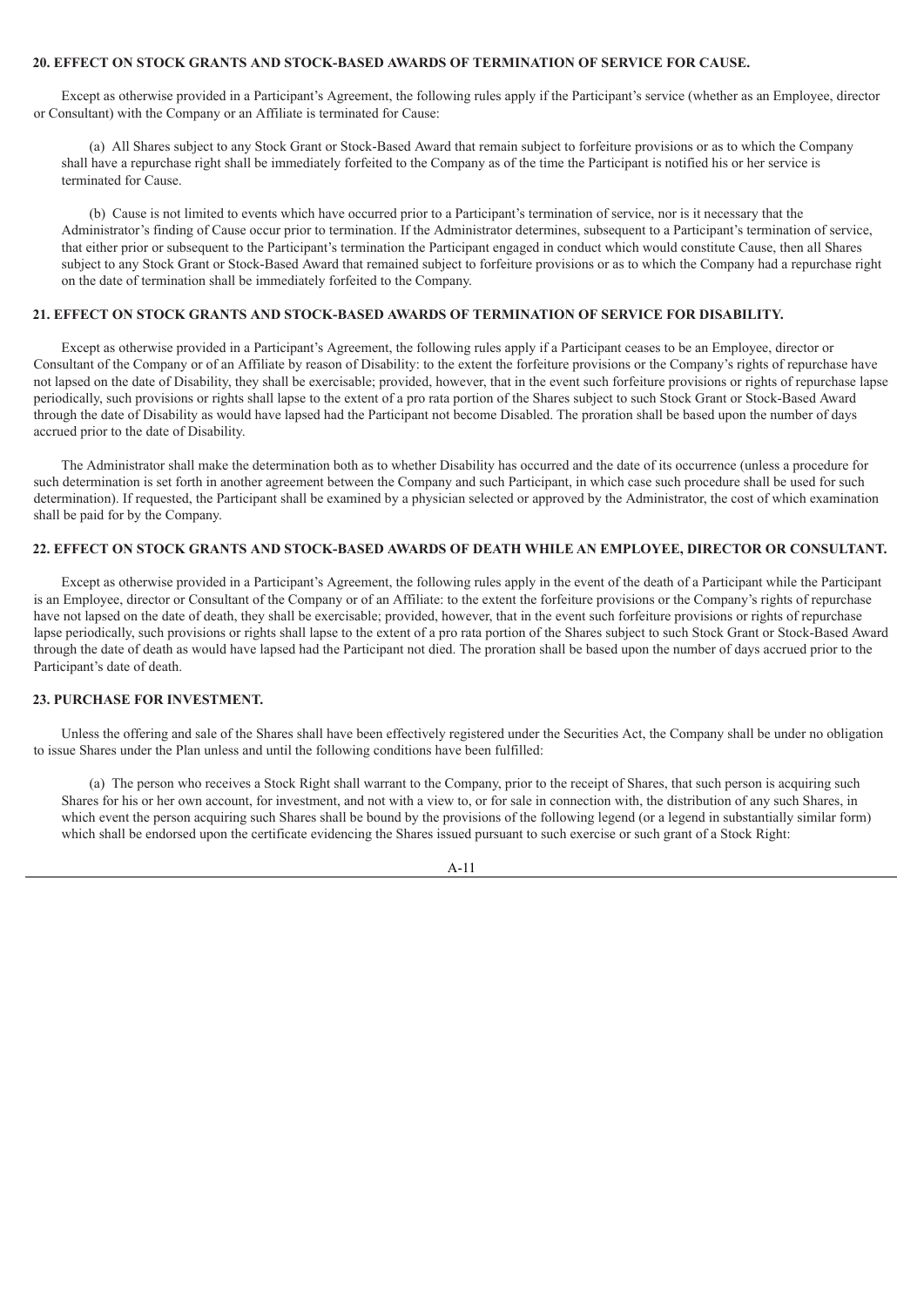"The shares represented by this certificate have been taken for investment and they may not be sold or otherwise transferred by any person, including a pledgee, unless (1) either (a) a Registration Statement with respect to such shares shall be effective under the Securities Act of 1933, as amended, or (b) the Company shall have received an opinion of counsel satisfactory to it that an exemption from registration under such Act is then available, and (2) there shall have been compliance with all applicable state securities laws."

(b) At the discretion of the Administrator, the Company shall have received an opinion of its counsel that the Shares may be issued in compliance with the Securities Act without registration thereunder.

### **24. DISSOLUTION OR LIQUIDATION OF THE COMPANY.**

Upon the dissolution or liquidation of the Company, all Options granted under this Plan which as of such date shall not have been exercised and all Stock Grants and Stock-Based Awards which have not been accepted, to the extent required under the applicable Agreement, will terminate and become null and void; provided, however, that if the rights of a Participant or a Participant's Survivors have not otherwise terminated and expired, the Participant or the Participant's Survivors will have the right immediately prior to such dissolution or liquidation to exercise or accept any Stock Right to the extent that the Stock Right is exercisable or subject to acceptance as of the date immediately prior to such dissolution or liquidation. Upon the dissolution or liquidation of the Company, any outstanding Stock-Based Awards shall immediately terminate unless otherwise determined by the Administrator or specifically provided in the applicable Agreement.

#### **25. ADJUSTMENTS.**

Upon the occurrence of any of the following events, a Participant's rights with respect to any Stock Right granted to him or her hereunder shall be adjusted as hereinafter provided, unless otherwise specifically provided in a Participant's Agreement.

(a) Stock Dividends and Stock Splits. If (i) the shares of Common Stock shall be subdivided or combined into a greater or smaller number of shares or if the Company shall issue any shares of Common Stock as a stock dividend on its outstanding Common Stock, or (ii) additional shares or new or different shares or other securities of the Company or other non-cash assets are distributed with respect to such shares of Common Stock, each Stock Right and the number of shares of Common Stock deliverable thereunder shall be appropriately increased or decreased proportionately, and appropriate adjustments shall be made including, in the exercise, base or purchase price per share and in the Performance Goals applicable to outstanding Performance-Based Awards to reflect such events. The number of Shares subject to the limitations in Paragraph 3(a) and 4(c) shall also be proportionately adjusted upon the occurrence of such events.

(b) Corporate Transactions. If the Company is to be consolidated with or acquired by another entity in a Corporate Transaction, the Administrator or the board of directors of any entity assuming the obligations of the Company hereunder (the "Successor Board"), shall, as to outstanding Options, either: (i) make appropriate provision for the continuation of such Options by substituting on an equitable basis for the Shares then subject to such Options either the consideration payable with respect to the outstanding shares of Common Stock in connection with the Corporate Transaction or securities of any successor or acquiring entity; or (ii) upon written notice to the Participants, provide that such Options must be exercised (either (A) to the extent then exercisable or (B) at the discretion of the Administrator, any such Options being made partially or fully exercisable for purposes of this Subparagraph), within a specified number of days of the date of such notice, at the end of which period such Options which have not been exercised shall terminate; or (iii) terminate such Options in exchange for payment of an amount equal to the consideration payable upon consummation of such Corporate Transaction to a holder of the number of shares of Common Stock into which such Option would have been exercisable (either (A) to the extent then exercisable or, (B) at the discretion of the Administrator, any such Options being made partially or fully exercisable for purposes of this Subparagraph) less the aggregate exercise price thereof. For purposes of determining the payments to be made pursuant to Subclause (iii) above, in the case of a Corporate Transaction the consideration for which, in whole or in part, is other than cash, the consideration other than cash shall be valued at the fair value thereof as determined in good faith by the Board of Directors.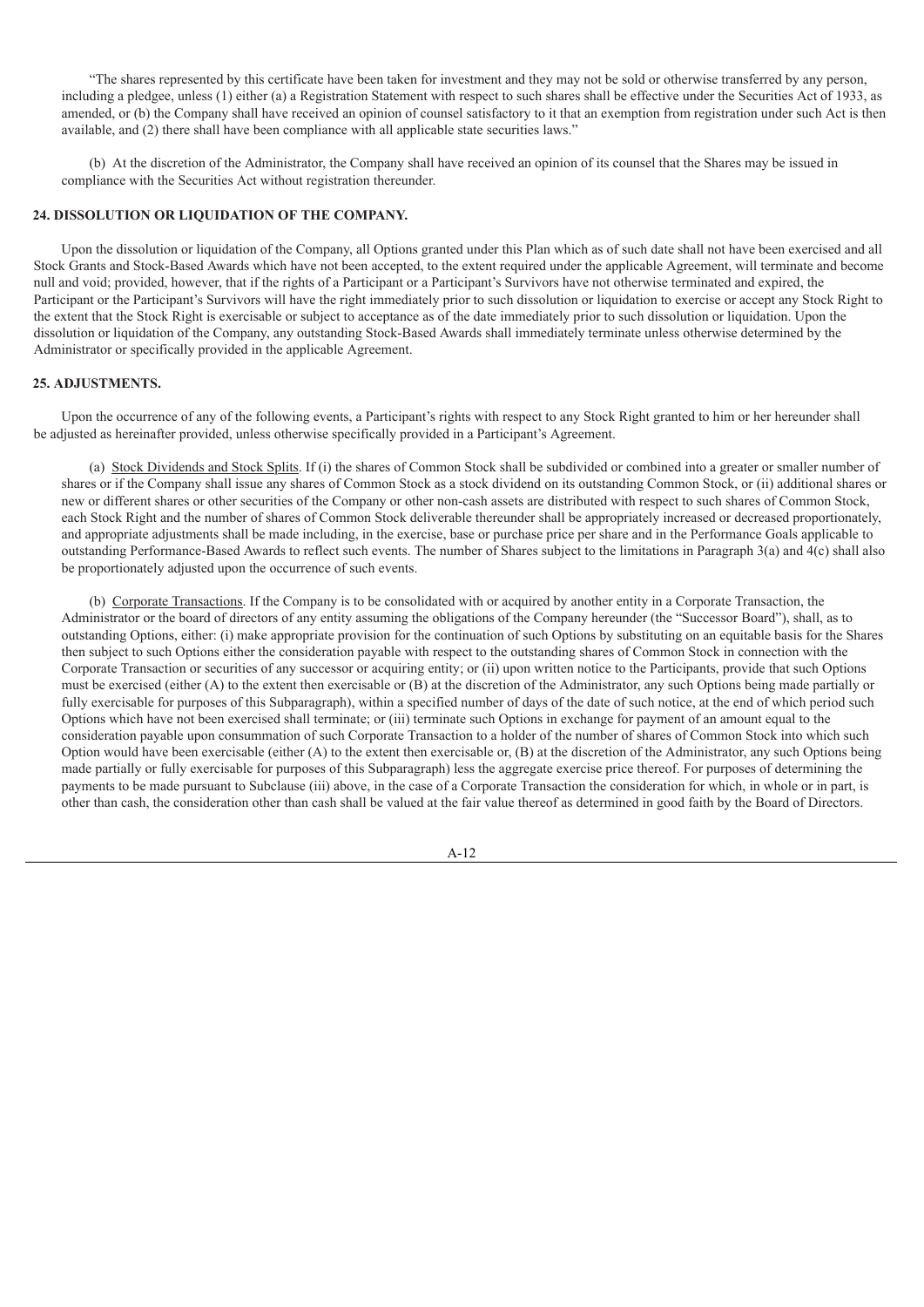With respect to outstanding Stock Grants, the Administrator or the Successor Board, shall make appropriate provision for the continuation of such Stock Grants on the same terms and conditions by substituting on an equitable basis for the Shares then subject to such Stock Grants either the consideration payable with respect to the outstanding Shares of Common Stock in connection with the Corporate Transaction or securities of any successor or acquiring entity. In lieu of the foregoing, in connection with any Corporate Transaction, the Administrator may provide that, upon consummation of the Corporate Transaction, each outstanding Stock Grant shall be terminated in exchange for payment of an amount equal to the consideration payable upon consummation of such Corporate Transaction to a holder of the number of shares of Common Stock comprising such Stock Grant (to the extent such Stock Grant is no longer subject to any forfeiture or repurchase rights then in effect or, at the discretion of the Administrator, all forfeiture and repurchase rights being waived upon such Corporate Transaction).

In taking any of the actions permitted under this Paragraph 25(b), the Administrator shall not be obligated by the Plan to treat all Stock Rights, all Stock Rights held by a Participant, or all Stock Rights of the same type, identically.

(c) Recapitalization or Reorganization. In the event of a recapitalization or reorganization of the Company other than a Corporate Transaction pursuant to which securities of the Company or of another corporation are issued with respect to the outstanding shares of Common Stock, a Participant upon exercising an Option or accepting a Stock Grant after the recapitalization or reorganization shall be entitled to receive for the price paid upon such exercise or acceptance if any, the number of replacement securities which would have been received if such Option had been exercised or Stock Grant accepted prior to such recapitalization or reorganization.

(d) Adjustments to Stock-Based Awards. Upon the happening of any of the events described in Subparagraphs (a), (b) or (c) above, any outstanding Stock-Based Award shall be appropriately adjusted to reflect the events described in such Subparagraphs. The Administrator or the Successor Board shall determine the specific adjustments to be made under this Paragraph 25, including, but not limited to the effect of any, Corporate Transaction and, subject to Paragraph 4, its determination shall be conclusive.

(e) Modification of Options. Notwithstanding the foregoing, any adjustments made pursuant to Subparagraph (a), (b) or (c) above with respect to Options shall be made only after the Administrator determines whether such adjustments would (i) constitute a "modification" of any ISOs (as that term is defined in Section 424(h) of the Code) or (ii) cause any adverse tax consequences for the holders of Options, including, but not limited to, pursuant to Section 409A of the Code. If the Administrator determines that such adjustments made with respect to Options would constitute a modification or other adverse tax consequence, it may in its discretion refrain from making such adjustments, unless the holder of an Option specifically agrees in writing that such adjustment be made and such writing indicates that the holder has full knowledge of the consequences of such "modification" on his or her income tax treatment with respect to the Option. This paragraph shall not apply to the acceleration of the vesting of any ISO that would cause any portion of the ISO to violate the annual vesting limitation contained in Section 422(d) of the Code, as described in Paragraph 6(b)(iv).

(f) Change of Control. In the event that the successor corporation refuses to assume or substitute the Stock Right as set forth in this Paragraph 25, the Participant shall fully vest and become exercisable or earned, if applicable, in each outstanding Stock Right as to which it would not otherwise be vested, exercisable or earned. If a Stock Right becomes fully vested and exercisable or earned, as applicable in lieu of assumption or substitution in the event of a Corporate Transaction or Change of Control, the Administrator shall notify each Participant in writing or electronically that (i) the Stock Right shall be fully vested and exercisable for a period determined by the Administrator, and all outstanding Stock Rights shall terminate upon the expiration of such period and (ii) any Stock Rights to which shares or other payment shall be due shall be paid out immediately prior to the Corporate Transaction or Change of Control as if fully vested or earned. For the purposes of this paragraph, the Stock Right shall be considered assumed if, following the Corporate Transaction or Change of Control, the assumed Stock Right confers the right to purchase or receive, for each Share subject to a Stock Right immediately prior to the Corporate Transaction or Change of Control, the consideration (whether stock, cash, or other securities or property) received in the Corporate Transaction or Change of Control by holders of Common Stock for each share of Common Stock they hold on the effective date of the transaction (and if holders are offered a choice of consideration, the type of consideration chosen by the holders of a majority of the outstanding shares of Common Stock); provided, however, that if such consideration received in the Corporate Transaction or Change of Control is not solely common stock of the successor corporation or its parent, the Administrator may, with the consent of the successor corporation, provide for the consideration to be received upon the exercise (or payout or vesting, as applicable) of the Stock Right, for each Share subject to the Stock Right, to be solely common stock of the successor corporation or its parent equal in Fair Market Value to the per share consideration received by holders of Common Stock in the Corporate Transaction or Change of Control.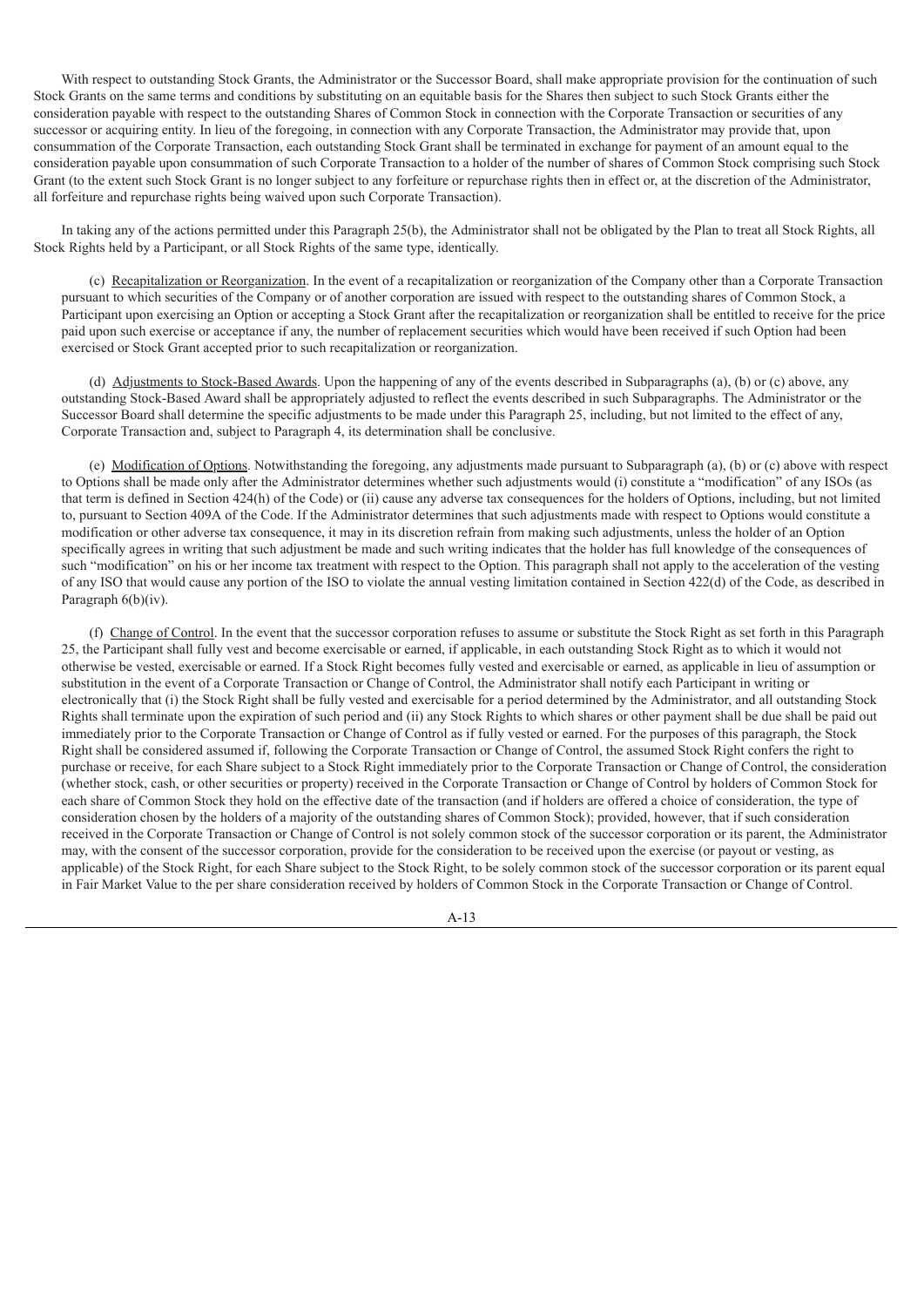#### **26. ISSUANCES OF SECURITIES.**

Except as expressly provided herein, no issuance by the Company of shares of stock of any class, or securities convertible into shares of stock of any class, shall affect, and no adjustment by reason thereof shall be made with respect to, the number or price of shares subject to Stock Rights. Except as expressly provided herein, no adjustments shall be made for dividends paid in cash or in property (including without limitation, securities) of the Company prior to any issuance of Shares pursuant to a Stock Right.

#### **27. FRACTIONAL SHARES.**

No fractional shares shall be issued under the Plan and the person exercising a Stock Right shall receive from the Company cash in lieu of such fractional shares equal to the Fair Market Value thereof.

#### **28. WITHHOLDING.**

In the event that any federal, state, or local income taxes, employment taxes, Federal Insurance Contributions Act withholdings or other amounts are required by applicable law or governmental regulation to be withheld from the Participant's salary, wages or other remuneration in connection with the issuance of a Stock Right or Shares under the Plan or for any other reason required by law, the Company may withhold from the Participant's compensation, if any, or may require that the Participant advance in cash to the Company, or to any Affiliate of the Company which employs or employed the Participant, the statutory minimum amount of such withholdings unless a different withholding arrangement, including the use of shares of the Company's Common Stock or a promissory note, is authorized by the Administrator (and permitted by law). For purposes hereof, the fair market value of the shares withheld for purposes of payroll withholding shall be determined in the manner set forth under the definition of Fair Market Value provided in Paragraph 1 above, as of the most recent practicable date prior to the date of exercise. If the Fair Market Value of the shares withheld is less than the amount of payroll withholdings required, the Participant may be required to advance the difference in cash to the Company or the Affiliate employer.

#### **29. NOTICE TO COMPANY OF DISQUALIFYING DISPOSITION.**

Each Employee who receives an ISO must agree to notify the Company in writing immediately after the Employee makes a Disqualifying Disposition of any Shares acquired pursuant to the exercise of an ISO. A Disqualifying Disposition is defined in Section 424(c) of the Code and includes any disposition (including any sale or gift) of such Shares before the later of (a) two years after the date the Employee was granted the ISO, or (b) one year after the date the Employee acquired Shares by exercising the ISO, except as otherwise provided in Section 424(c) of the Code. If the Employee has died before such Shares are sold, these holding period requirements do not apply and no Disqualifying Disposition can occur thereafter.

#### **30. TERMINATION OF THE PLAN.**

The Plan will terminate on March 29, 2028, the date which is ten years from the earlier of the date of its adoption by the Board of Directors and the date of its approval by the shareholders of the Company. The Plan may be terminated at an earlier date by vote of the shareholders or the Board of Directors of the Company; provided, however, that any such earlier termination shall not affect any Agreements executed prior to the effective date of such termination. Termination of the Plan shall not affect any Stock Rights theretofore granted.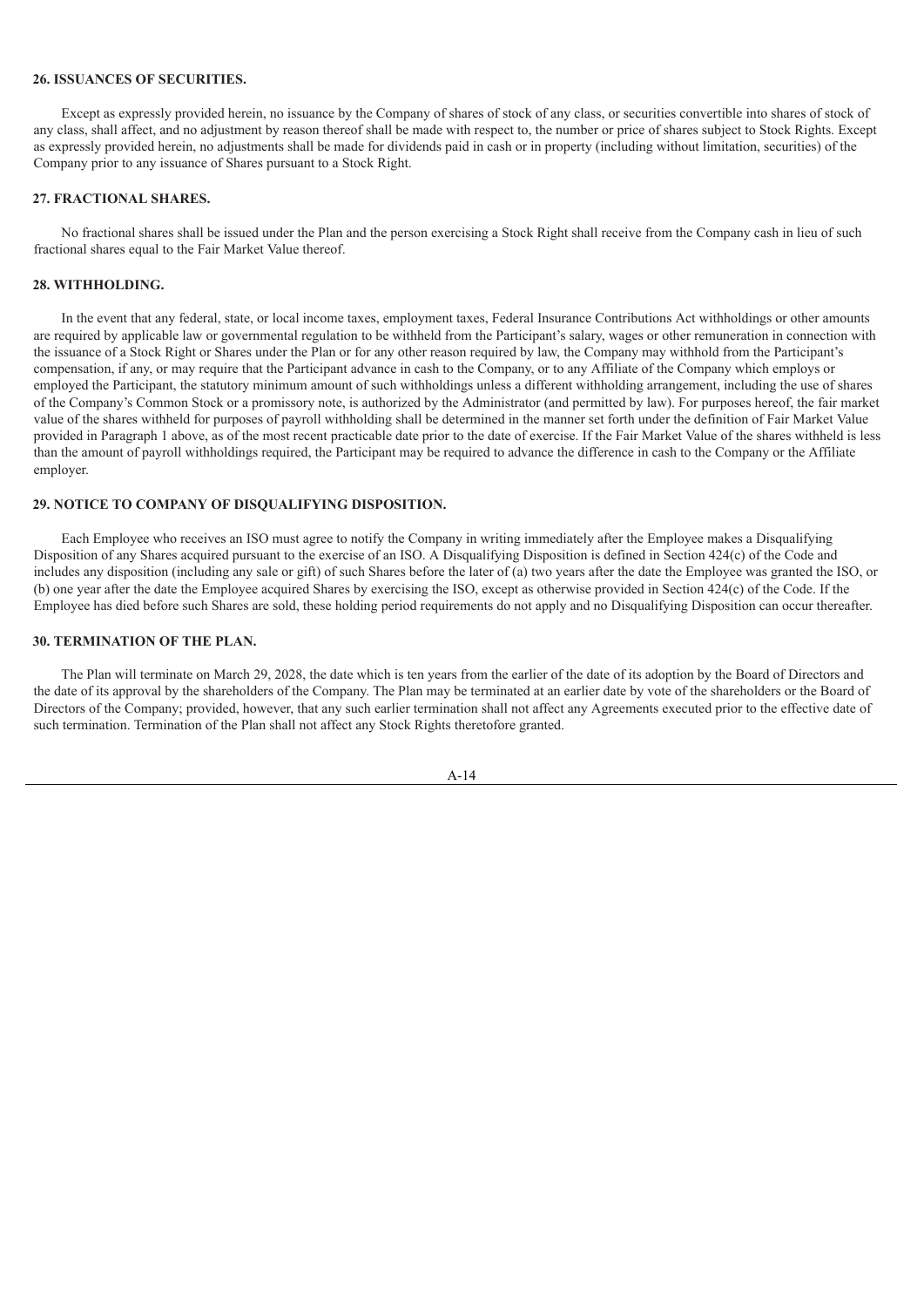### **31. AMENDMENT OF THE PLAN AND AGREEMENTS.**

The Plan may be amended by the shareholders of the Company. The Plan may also be amended by the Administrator; provided that any amendment approved by the Administrator which the Administrator determines is of a scope that requires shareholder approval shall be subject to obtaining such shareholder approval including, without limitation, to the extent necessary to qualify any or all outstanding Stock Rights granted under the Plan or Stock Rights to be granted under the Plan for favorable federal income tax treatment as may be afforded ISOs under Section 422 of the Code and to the extent necessary to qualify the Shares issuable under the Plan for listing on any national securities exchange or quotation in any national automated quotation system of securities dealers. Other than as set forth in Paragraph 25 of the Plan, the Administrator may not without shareholder approval reduce the exercise price of an Option or cancel any outstanding Option in exchange for a replacement option having a lower exercise price, any Stock Grant, any other Stock-Based Award or for cash. In addition, the Administrator not take any other action that is considered a direct or indirect "repricing" for purposes of the shareholder approval rules of the applicable securities exchange or inter-dealer quotation system on which the Shares are listed, including any other action that is treated as a repricing under generally accepted accounting principles. Any modification or amendment of the Plan shall not, without the consent of a Participant, adversely affect his or her rights under a Stock Right previously granted to him or her, unless such amendment is required by applicable law or necessary to preserve the economic value of such Stock Right. With the consent of the Participant affected, the Administrator may amend outstanding Agreements in a manner which may be adverse to the Participant but which is not inconsistent with the Plan. In the discretion of the Administrator, outstanding Agreements may be amended by the Administrator in a manner which is not adverse to the Participant. Nothing in this Paragraph 31 shall limit the Administrator's authority to take any action permitted pursuant to Paragraph 25.

### **32. EMPLOYMENT OR OTHER RELATIONSHIP.**

Nothing in this Plan or any Agreement shall be deemed to prevent the Company or an Affiliate from terminating the employment, consultancy or director status of a Participant, nor to prevent a Participant from terminating his or her own employment, consultancy or director status or to give any Participant a right to be retained in employment or other service by the Company or any Affiliate for any period of time.

### **33. SECTION 409A.**

If a Participant is a "specified employee" as defined in Section 409A of the Code (and as applied according to procedures of the Company and its Affiliates) as of his separation from service, to the extent any payment under this Plan or pursuant to the grant of a Stock-Based Award constitutes deferred compensation (after taking into account any applicable exemptions from Section 409A of the Code), and to the extent required by Section 409A of the Code, no payments due under this Plan or pursuant to a Stock-Based Award may be made until the earlier of: (i) the first day of the seventh month following the Participant's separation from service, or (ii) the Participant's date of death; provided, however, that any payments delayed during this sixmonth period shall be paid in the aggregate in a lump sum, without interest, on the first day of the seventh month following the Participant's separation from service.

The Administrator shall administer the Plan with a view toward ensuring that Stock Rights under the Plan that are subject to Section 409A of the Code comply with the requirements thereof and that Options under the Plan be exempt from the requirements of Section 409A of the Code, but neither the Administrator nor any member of the Board, nor the Company nor any of its Affiliates, nor any other person acting hereunder on behalf of the Company, the Administrator or the Board shall be liable to a Participant or any Survivor by reason of the acceleration of any income, or the imposition of any additional tax or penalty, with respect to a Stock Right, whether by reason of a failure to satisfy the requirements of Section 409A of the Code or otherwise.

### **34. INDEMNITY.**

Neither the Board nor the Administrator, nor any members of either, nor any employees of the Company or any parent, subsidiary, or other Affiliate, shall be liable for any act, omission, interpretation, construction or determination made in good faith in connection with their responsibilities with respect to this Plan, and the Company hereby agrees to indemnify the members of the Board, the members of the Committee, and the employees of the Company and its parent or subsidiaries in respect of any claim, loss, damage, or expense (including reasonable counsel fees) arising from any such act, omission, interpretation, construction or determination to the full extent permitted by law.